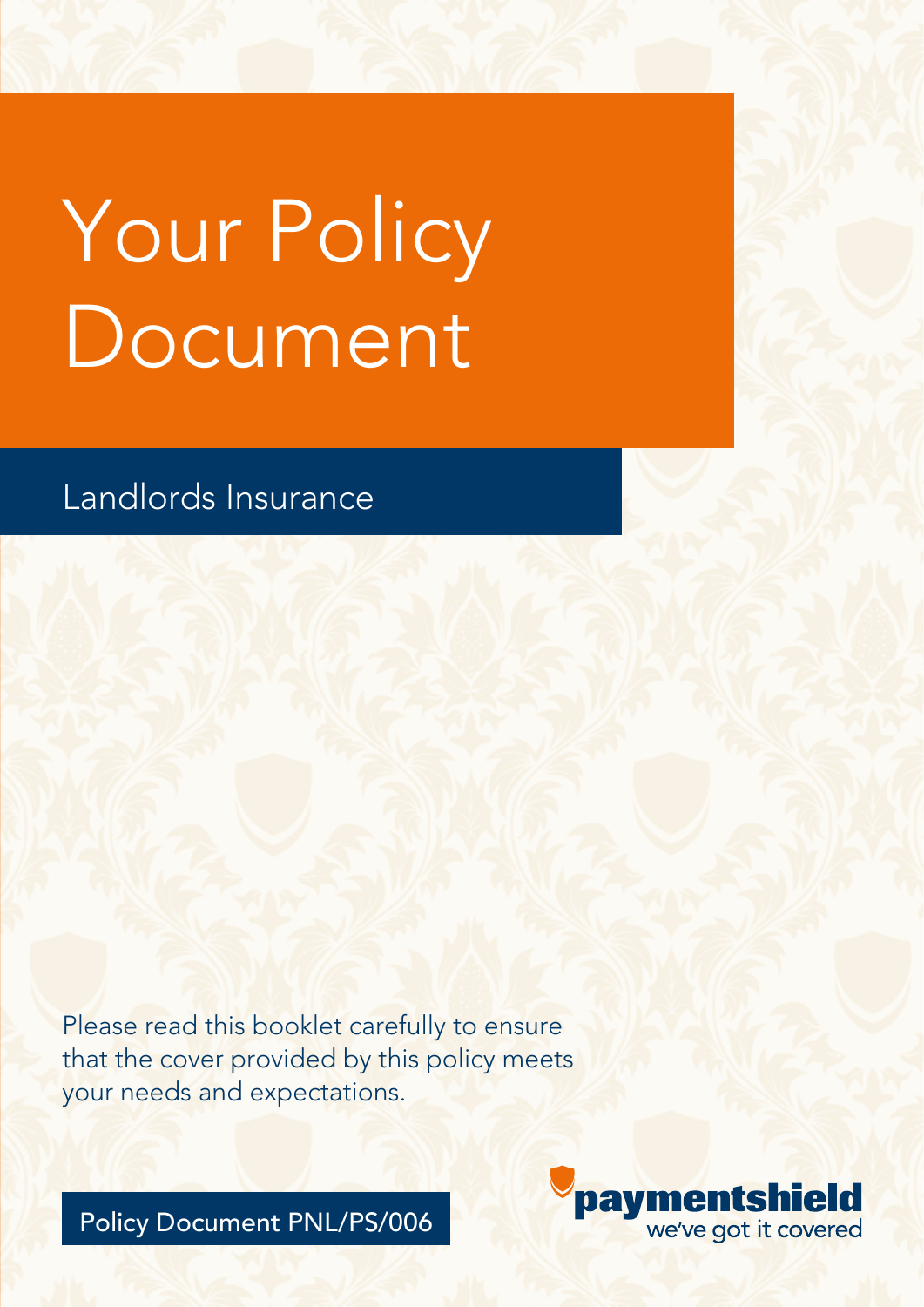# Contents Page Page

| About Your policy      |                                                      |    |
|------------------------|------------------------------------------------------|----|
| The insurance contract |                                                      | 2  |
| Section A              | Policy definitions                                   | 3  |
| Section B              | <b>Buildings cover</b>                               | 5  |
| Section C              | Optional Covers for your Buildings                   | 8  |
| Section D              | Liability insurance included in your Buildings cover | 10 |
| Section E              | Contents cover                                       | 13 |
| Section F              | <b>Accidental Damage to Contents</b>                 | 16 |
| Section G              | General conditions                                   | 17 |
| Section H              | Special claim conditions                             | 18 |
| Section I              | General exclusions                                   | 19 |
| Section J              | Duration of the insurance                            | 21 |
| Section K              | The payment of premiums                              | 21 |
| Section L              | <b>Administration Charge</b>                         | 21 |
| Section M              | How to claim                                         | 21 |
| <b>Section N</b>       | Helpline services                                    | 22 |
| Section O              | Cancellation rights under the policy                 | 22 |
| Section P              | How to cancel your policy                            | 22 |
| Section Q              | What you should do if you have a complaint           | 23 |
| Section R              | <b>Fair Processing Notice</b>                        | 23 |
| Section S              | Underwriting                                         | 25 |
| Section T              | <b>Enquiries and Assistance</b>                      | 25 |
| Section U              | No Claims Discount                                   | 25 |
|                        |                                                      |    |

## Policy Document PNL/PS/006

 $\bullet$ 

 $\bullet$ 

 $\bullet$ 

This Policy Document is also available in Braille and Large Print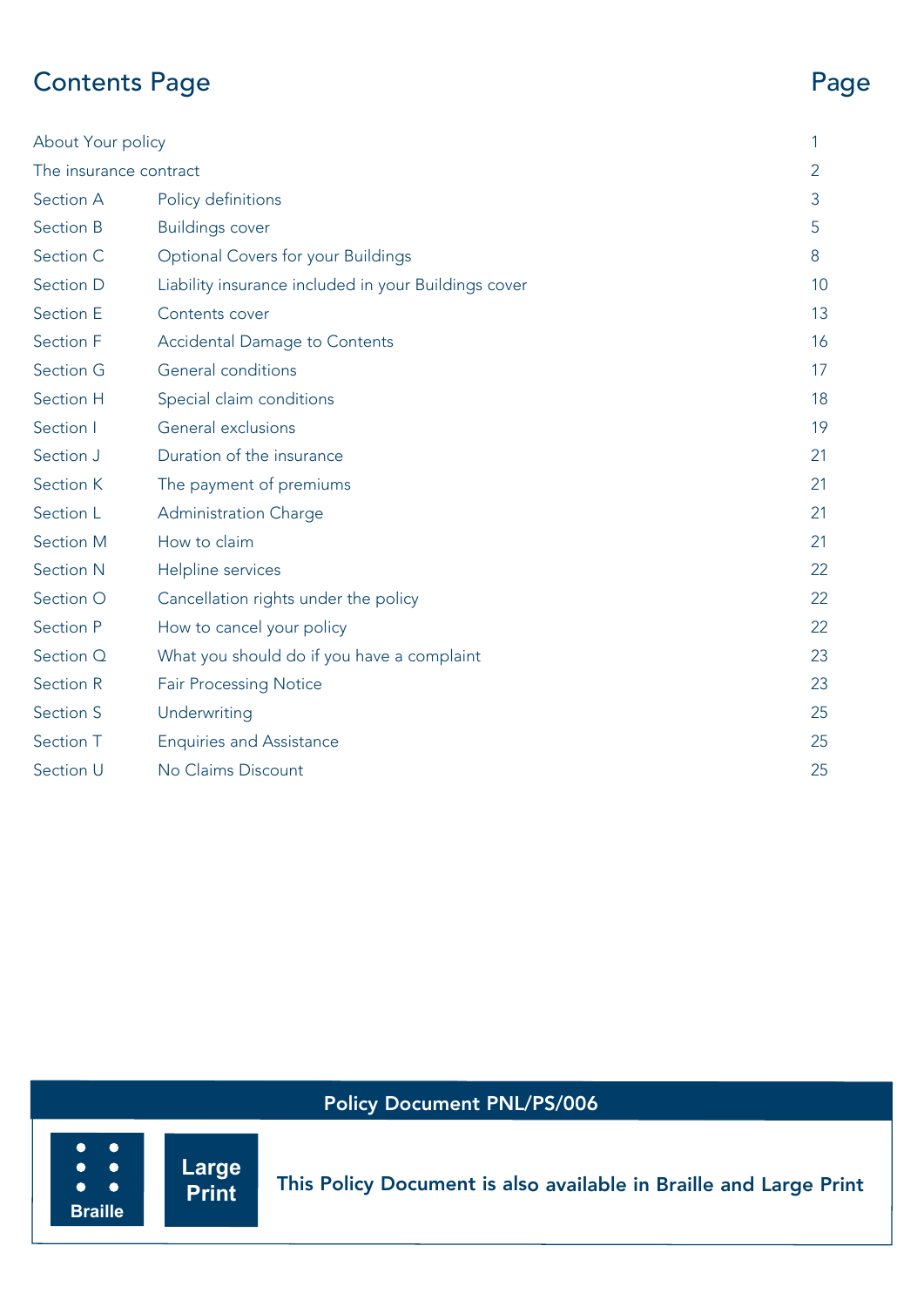# About your policy - Understanding and using your policy

This section 'About your policy' does not form part of the legal contract between you and us. It includes information which will help you to understand and use your policy.

Insurance policies can be difficult to understand so we have tried to make this policy easy to read. Some words have a special meaning in your policy and these are listed and explained on pages 3 to 4 'Policy Definitions'. Whenever a word with a special meaning is used it will be printed in bold type.

Your policy is made up of the policy wording and the policy documentation, including your certificate, insurer schedule, statement of fact and statement of price.

The policy wording explains what is and what is not covered, how we settle claims and other important information.

The certificate shows the cover selected. Please keep your certificate with the policy wording. The Insurer Schedule shows details of your insurer, the statement of fact sets out the information you have told us and the statement of price explains your premium.

The Administrator will send you new policy documentation including your certificate, insurer schedule, Statement of Fact and statement of price (if your price has changed), whenever you or we make a change to the insurance and each year before the renewal date so you can check that the cover still meets your needs.

Once you have received your policy you will have 30 days to make sure the cover is exactly what you need. If it isn't, you can send back your documents and ask the Administrator to make any necessary changes. Alternatively, you can request cancellation of the policy and you will receive a full refund of premium, less any administration or cancellation charges, as long as no claim has been made.

Remember to keep your sum insured up to date.

If you have selected buildings insurance, you should make sure your sum insured remains adequate to rebuild the insured property if you extend or make improvements to the insured property, such as installing double-glazing, adding a fitted kitchen or conservatory.

If you have selected furnished or unfurnished contents your cover is for replacement as new. Remember to make sure your sum insured remains adequate to replace your contents if you buy new items. You should make certain that your<br>furnished or unfurnished contents are insured for the correct amount at all times.

If you have any questions please contact the Administrator.

# About your policy - Guidance when making a claim

#### Claim notification

Conditions that apply to the policy in the event of a claim are set out in this policy wording. It is important that you comply with all policy conditions and you should familiarise yourself with any requirements.

Directions for claim notification are included under claims conditions. Please be aware that events that may give rise to a claim under the insurance must be notified as soon as reasonably possible although there are some situations where immediate notice is required. Further guidance is contained in this policy wording.

Claims conditions require you to provide us with any reasonable assistance and evidence that we require concerning the cause and value of any claim. Ideally, as part of the initial notification, you will provide:

- Your name, address, and your home and mobile telephone numbers;
- Personal details necessary to confirm your identity;
- Policy number;
- The date of the incident;
- The cause of the loss or damage:
- Details of the loss or damage together with claim value if known;
- Police details where applicable;
- Names and addresses of any other parties involved or responsible for the incident (including details of injuries) and addresses of any witnesses.

This information will enable us to make an initial evaluation on policy liability and claim value. We may, however, request additional information depending upon circumstances and value which may include the following:

- Original purchase receipts, invoices, instruction booklets or photographs;
- Purchase dates and location of lost or damaged property:
- For damaged property, confirmation from a suitably qualified expert that the item you are claiming for is beyond repair.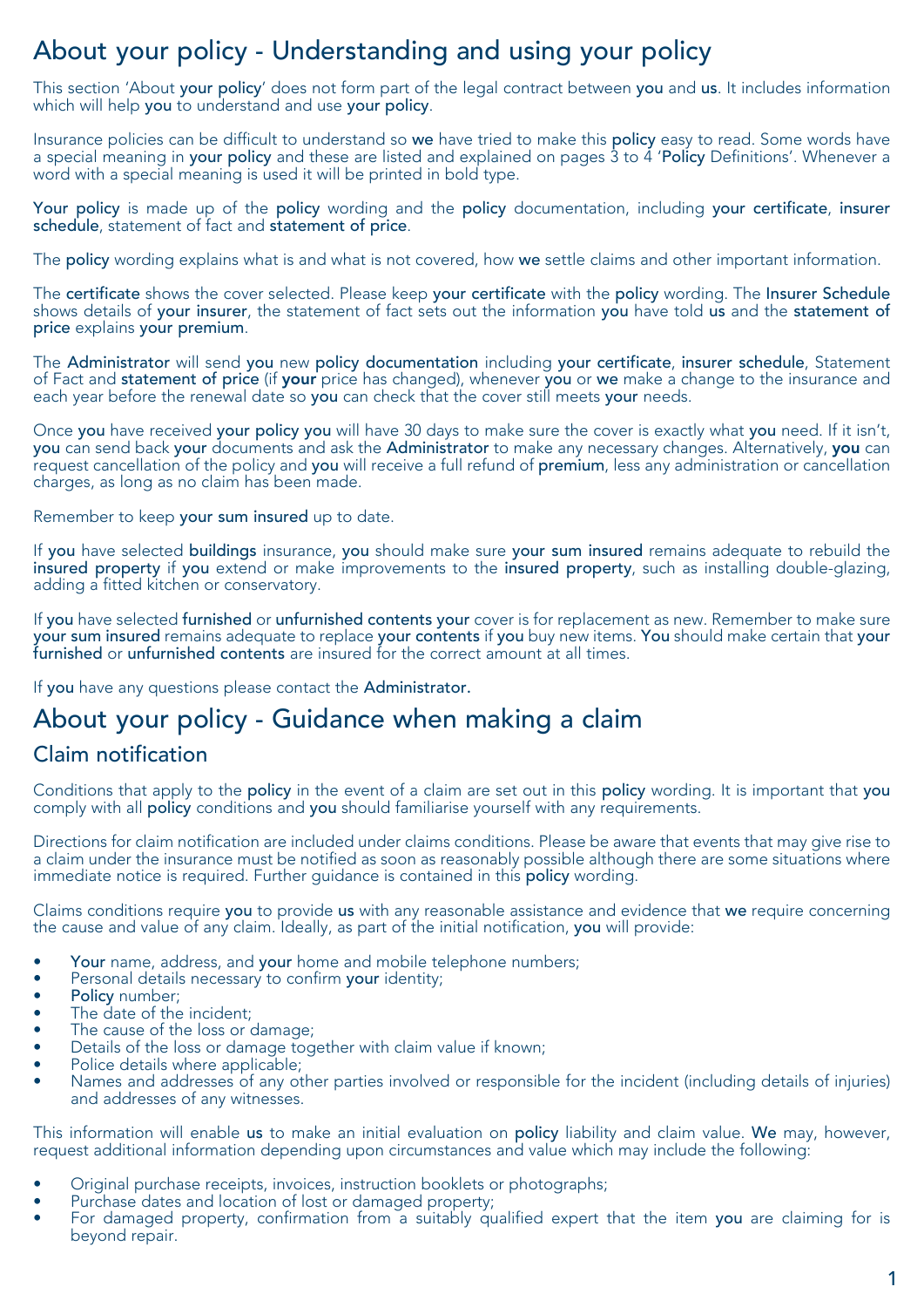Sometimes we or someone acting on our behalf may wish to meet with you to discuss the circumstances of the claim, to inspect the damage, or to undertake further investigations.

#### Preferred suppliers

We take pride in the claims service we offer to our customers. Our philosophy is to repair or replace lost or damaged property where we consider it appropriate and we have developed a network of contractors, repairers and product suppliers dedicated to providing claim solutions.

Where we can offer repair or replacement through a preferred supplier but, on request, we agree to pay you a cash settlement, then payment will normally not exceed the amount we would have paid our preferred supplier.

#### The insurance contract

This policy is a legal contract between you and us. The policy wording and policy documentation including certificate, insurer schedule, Statement of Fact and statement of price, make one document and must be read together. Please keep them together.

The contract is based on the information you gave us when you applied for the insurance.

Our part of the contract is that we will provide the cover set out in this policy wording:

- For those sections which are shown on your certificate;
- For the period of insurance set out on the same certificate.

Your part of the contract is:

- You must pay the premium as shown on your statement of price for each period of insurance;
- You must comply with all the terms and conditions set out in this policy.

If you do not meet your part of the contract, we may turn down a claim, increase the premium or you may find that you do not have any cover.

The administrators will renew your policy and write to you 21 days in prior to your renewal date to confirm your new price. The administrators may annually review your policy including insurer and your renewal price and will write to you 21 days prior to your renewal date, confirming a change in your insurer or policy terms and conditions.

If you provide us with your consent, we may transfer your policy to a new insurer. We will write to you in advance with details of the new insurer and the offer of insurance. The administrator will explain how you can revoke your consent and remain with your existing insurer.

#### Choice of Law

Under the laws of the United Kingdom (England, Scotland, Wales and Northern Ireland) both you and we may choose the law which applies to this contract, to the extent permitted by those laws. Unless you and we agree otherwise, we have agreed with you that the law which applies to this contract is the law which applies to the part of the United Kingdom in which you live.

We and you have agreed that any legal proceedings between you and us in connection with this contract will only take place in the courts of the part of the United Kingdom in which you live.

This policy has been issued by the insurer specified in your insurer schedule in the United Kingdom.

#### Use of Language

The language used in this policy and any communication relating to it will be English.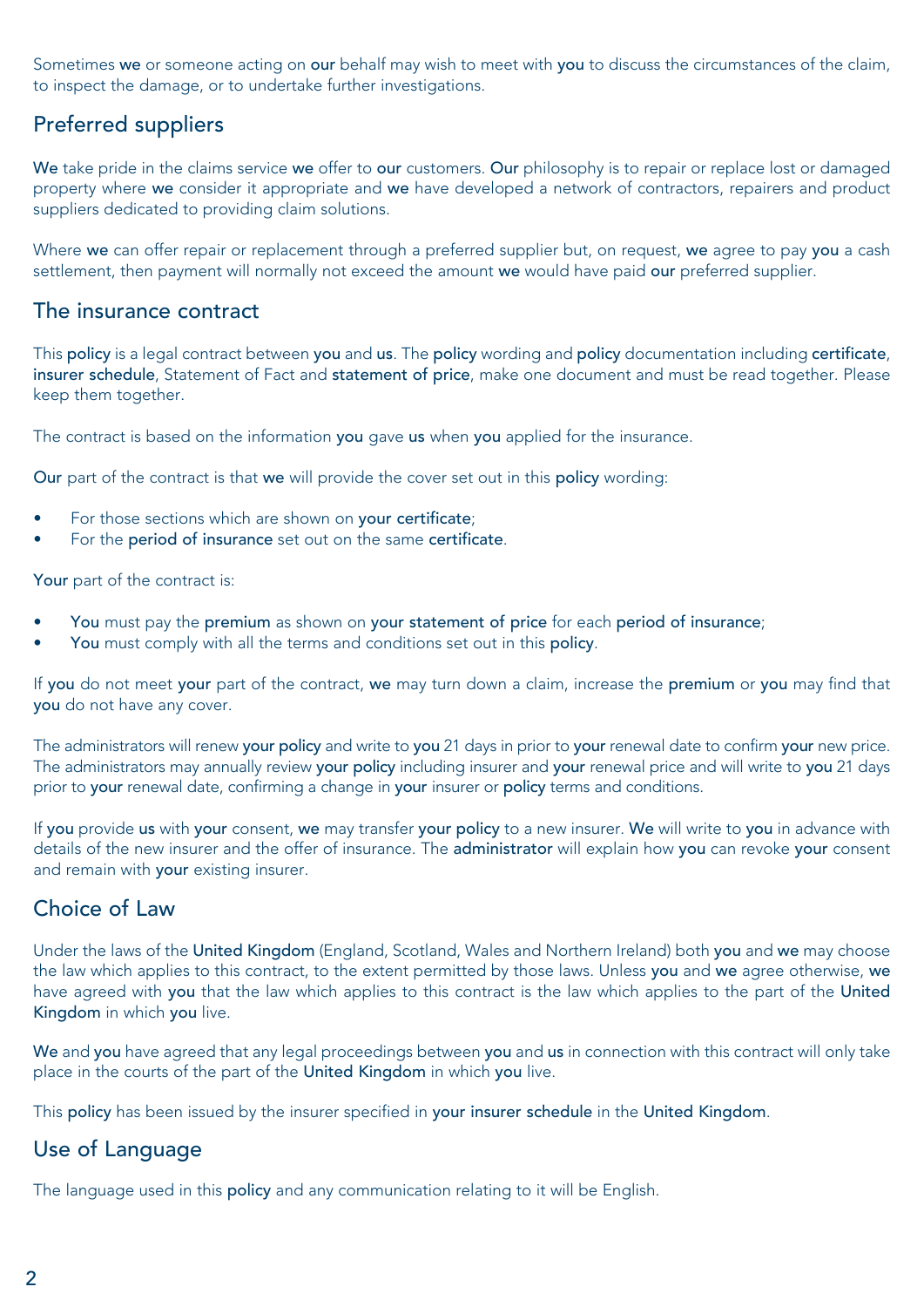#### Section A - Policy definitions

The special words **we** use in this **policy** wording are shown in **bold type** with their meanings alongside them. Wherever these words appear in the **policy** wording they will always have these meanings.

| Accidental damage          | means visible damage which has not been caused on purpose or inevitably.                                                                                                                                                                                                                                                                                                                                                                                                                                                                                                                                                        |  |  |
|----------------------------|---------------------------------------------------------------------------------------------------------------------------------------------------------------------------------------------------------------------------------------------------------------------------------------------------------------------------------------------------------------------------------------------------------------------------------------------------------------------------------------------------------------------------------------------------------------------------------------------------------------------------------|--|--|
| Administrator              | means Paymentshield Limited.                                                                                                                                                                                                                                                                                                                                                                                                                                                                                                                                                                                                    |  |  |
| <b>Buildings</b>           | means the insured property, landlord's fixtures and fittings, patios, terraces, footpaths,<br>swimming pools, tennis courts, drives, walls, fences and gates.                                                                                                                                                                                                                                                                                                                                                                                                                                                                   |  |  |
| Certificate<br>selected    | means the document the administrator will send you that details the cover you have<br>under this policy.                                                                                                                                                                                                                                                                                                                                                                                                                                                                                                                        |  |  |
| Contents                   | means domestic furniture and furnishings (excluding valuables) which belong to you and are<br>in the insured property including televisions, satellite and radio receiving aerials, fridges,<br>freezers, washing machines, tumble driers, dishwashers, microwaves, gas and electric<br>cookers and meters, telephones, fixtures and fittings belonging to you, or for which you are<br>legally responsible. Contents does not include the following:                                                                                                                                                                           |  |  |
|                            | • Motorised or mechanically propelled or assisted vehicles, including children's vehicles,<br>whether licensed for use on public roads or not (other than garden machinery and motorised<br>or electric wheelchairs), personal watercraft, aircraft, gliders and hang gliders, caravans,<br>trailers or any parts, keys or accessories for these items;<br>• Pets and livestock;<br>• Securities and documents;<br>• Mobile telephones;<br>Any items more specifically insured by any other insurance policy; or<br>• Any item used for your trade or profession except in conjunction with you owning the<br>insured property. |  |  |
| <b>Excess</b>              | means the first part of the claim which you have agreed to bear.                                                                                                                                                                                                                                                                                                                                                                                                                                                                                                                                                                |  |  |
| <b>Furnished</b>           | means originally contracted to let to a tenant including full or partial furniture.                                                                                                                                                                                                                                                                                                                                                                                                                                                                                                                                             |  |  |
| Heave                      | Upward movement of the ground beneath the buildings as a result of the soil expanding.                                                                                                                                                                                                                                                                                                                                                                                                                                                                                                                                          |  |  |
| Insured property           | means your private dwelling in the United Kingdom as detailed on your certificate. This<br>includes domestic outbuildings used in connection with the dwelling and any private garage<br>or outbuilding within 100 metres of the insured property.                                                                                                                                                                                                                                                                                                                                                                              |  |  |
| <b>Insurer Schedule</b>    | means the document the administrator will send you that details the insurer you have<br>selected under the policy.                                                                                                                                                                                                                                                                                                                                                                                                                                                                                                              |  |  |
| Landslip                   | Downward movement of sloping ground.                                                                                                                                                                                                                                                                                                                                                                                                                                                                                                                                                                                            |  |  |
| Money                      | means cash, currency notes, bank notes, money orders, cheques, postal orders, National<br>Insurance stamps, savings stamps or certificates, premium bonds, travellers cheques, travel<br>tickets, luncheon vouchers, gift tokens, phonecards, prepaid electricity and gas meter cards<br>and any other negotiable security which belong to you and are not used for business.                                                                                                                                                                                                                                                   |  |  |
| <b>Negotiable Security</b> | means a security that can be transferred or delivered to another person, such as stocks and<br>shares.                                                                                                                                                                                                                                                                                                                                                                                                                                                                                                                          |  |  |
| Period of Insurance        | means the period shown on your certificate and any further period for which you have paid<br>or have agreed to pay and we have accepted or agreed to accept your premium.                                                                                                                                                                                                                                                                                                                                                                                                                                                       |  |  |
|                            |                                                                                                                                                                                                                                                                                                                                                                                                                                                                                                                                                                                                                                 |  |  |

Premium means the amount you must pay for your cover under the policy.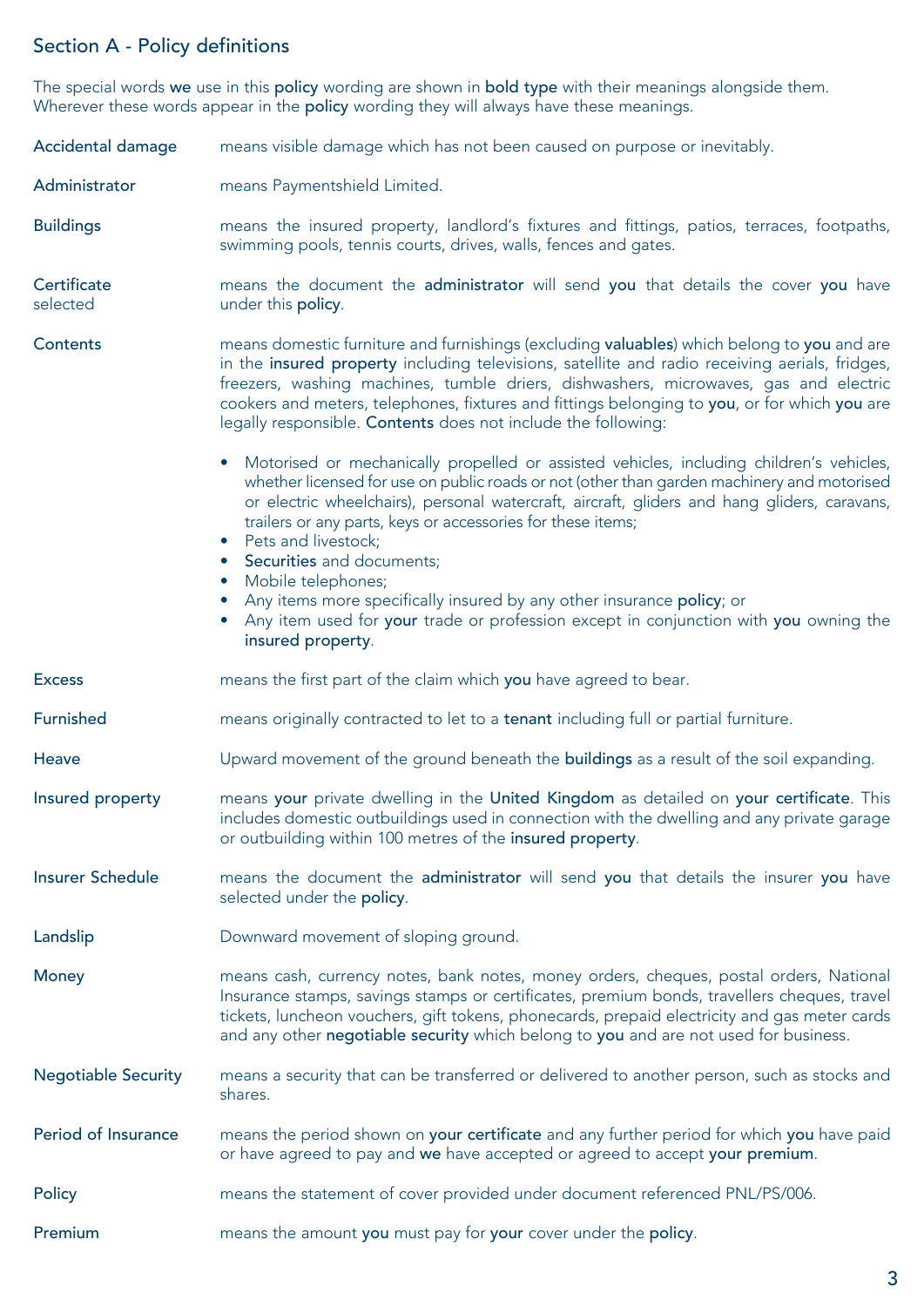| Sanitary fittings         | means wash basins and pedestals, bathroom and kitchen sinks, bidets, lavatory pans and cisterns,<br>shower trays, shower screens, baths and bath panels but not including swimming pools.                                                                                                     |  |
|---------------------------|-----------------------------------------------------------------------------------------------------------------------------------------------------------------------------------------------------------------------------------------------------------------------------------------------|--|
| <b>Securities</b>         | means any document or certificate which is proof of money owed.                                                                                                                                                                                                                               |  |
| Settlement                | Downward movement of the site caused by the weight of the building within the first 10<br>years.                                                                                                                                                                                              |  |
| <b>Statement of Price</b> | means the document the administrator will send you which confirms the premiums due<br>under your policy.                                                                                                                                                                                      |  |
| Subsidence                | Downward movement of the ground beneath the buildings other than by settlement.                                                                                                                                                                                                               |  |
| Sum insured               | means the most we can pay for any number of claims caused by one incident.                                                                                                                                                                                                                    |  |
| Tenant                    | means an occupier of the insured property or any part of the insured property<br>which must be let for residential purposes and cannot include persons seeking asylum<br>in the United Kingdom. The total number of individual tenants occupying the insured<br>property must not exceed six. |  |
| Underground services      | means underground pipes, drains, cables (and their inspection covers) for which you are<br>legally responsible.                                                                                                                                                                               |  |
| Unfurnished               | means not originally contracted to let to tenants as full or partially furnished.                                                                                                                                                                                                             |  |
| <b>United Kingdom</b>     | means England, Scotland, Wales, Northern Ireland.                                                                                                                                                                                                                                             |  |
| Unoccupied                | means that the insured property is not lawfully lived in by a tenant.                                                                                                                                                                                                                         |  |
| <b>Valuables</b>          | means items composed of precious metal or precious stones, jewellery, watches, furs, curios<br>and works of art, computer equipment, money or portable electrical equipment other than<br>televisions or radios.                                                                              |  |
| You                       | means the person named on the certificate.                                                                                                                                                                                                                                                    |  |
| Your                      | means belonging to you or for which you are legally responsible.                                                                                                                                                                                                                              |  |
| We/Our/Us                 | means the insurer specified in your insurer schedule.                                                                                                                                                                                                                                         |  |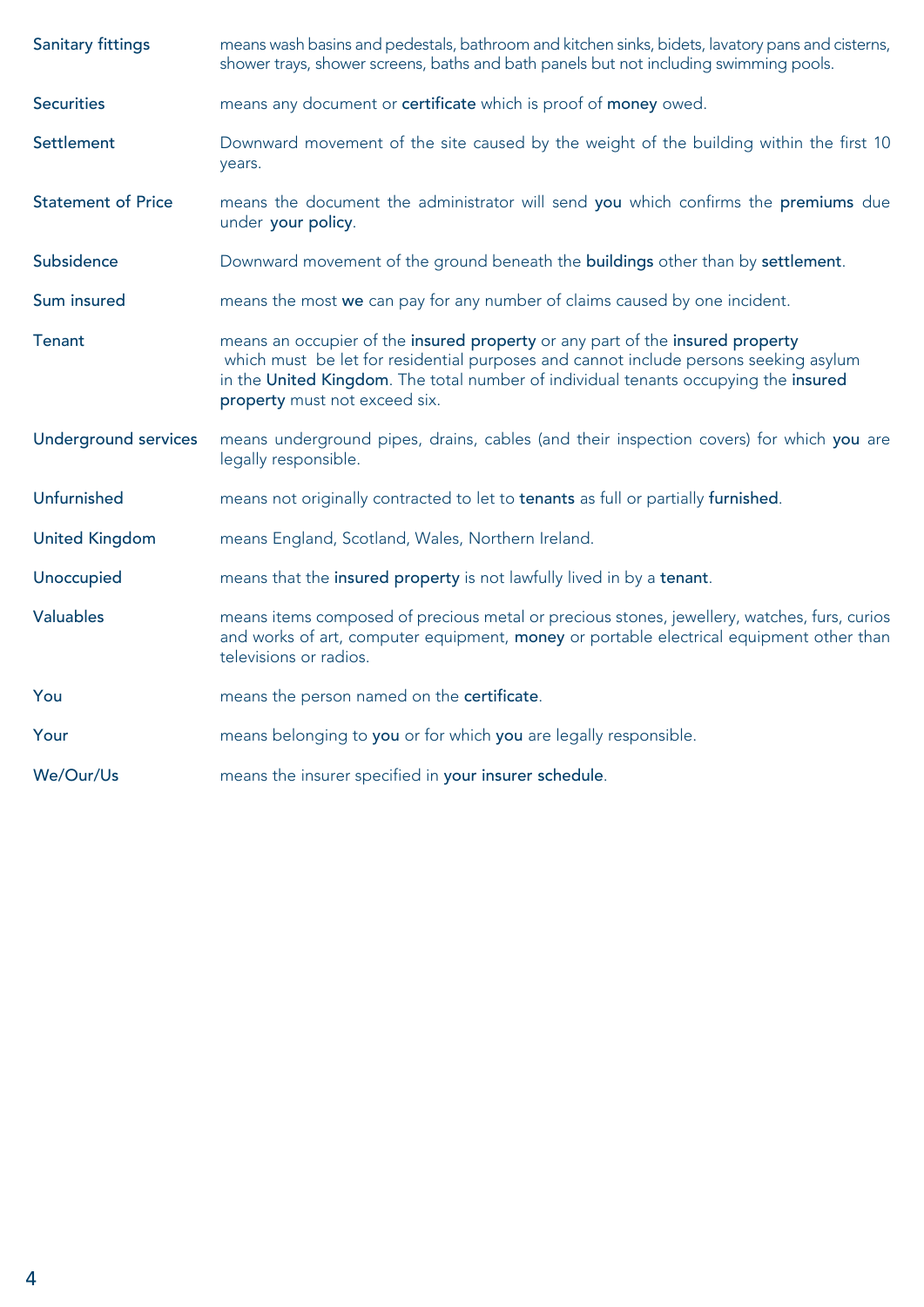#### Section B - Buildings cover

This section explains the details of your cover if you have selected the buildings section as shown on your certificate.

| $\mathbf{1}$   | What is covered:                                                                                                                                                                                                                                                                                                                                                       | What is NOT covered:                                                                                                                                                                                                                                                                                                                                                                                                                                                                                                                                             |
|----------------|------------------------------------------------------------------------------------------------------------------------------------------------------------------------------------------------------------------------------------------------------------------------------------------------------------------------------------------------------------------------|------------------------------------------------------------------------------------------------------------------------------------------------------------------------------------------------------------------------------------------------------------------------------------------------------------------------------------------------------------------------------------------------------------------------------------------------------------------------------------------------------------------------------------------------------------------|
| a              | Your buildings including fixtures, fittings, any part of<br>the structure, ceilings and decorations, fixed glass<br>including double glazing and sanitary fittings.                                                                                                                                                                                                    |                                                                                                                                                                                                                                                                                                                                                                                                                                                                                                                                                                  |
| b              | Extra costs necessary in restoring the damage by an<br>insured cause to your buildings:<br>To pay architects, surveyors and legal fees.<br>To clear debris, demolish buildings or make<br>them safe.<br>To comply with government or local authority<br>requirements.                                                                                                  | Fees for preparing any claim.<br>Any government or local authority requirements<br>known by you before damage happens.                                                                                                                                                                                                                                                                                                                                                                                                                                           |
| $\mathsf{C}$   | If the insured property is made uninhabitable by any<br>insured cause we will pay for:<br>Loss of any rents receivable or payable including<br>up to two years ground rent.<br>The necessary cost of alternative accommodation<br>for your tenant.<br>Temporary storage of furniture incurred by you.<br>You can only claim up to 15% of the buildings sum<br>insured. | Loss of receivable rent when the insured property<br>is unoccupied for more than 90 (ninety) days and<br>there is no contracted future tenancy agreement in<br>force at the time of the occurrence of the damage.                                                                                                                                                                                                                                                                                                                                                |
| $\overline{2}$ | What is covered:                                                                                                                                                                                                                                                                                                                                                       | What is NOT covered:                                                                                                                                                                                                                                                                                                                                                                                                                                                                                                                                             |
|                | Damage to your buildings caused by the following:                                                                                                                                                                                                                                                                                                                      |                                                                                                                                                                                                                                                                                                                                                                                                                                                                                                                                                                  |
| a              | Fire, smoke, explosion, lightning or earthquake.                                                                                                                                                                                                                                                                                                                       | The Buildings excess shown on your certificate<br>which you must pay.                                                                                                                                                                                                                                                                                                                                                                                                                                                                                            |
| h              | Riots, civil commotion, labour and political<br>disturbances or strikes.                                                                                                                                                                                                                                                                                               | The Buildings excess shown on your certificate<br>which you must pay.<br>If the property is unoccupied for between 45 and<br>90 days, you must pay the unoccupancy excess<br>shown on your certificate.<br>Loss or damage occurring after the insured property<br>is unoccupied for more than 90 (ninety) days.                                                                                                                                                                                                                                                  |
| $\mathsf{C}$   | Malicious damage or vandalism.                                                                                                                                                                                                                                                                                                                                         | The Buildings excess shown on your certificate<br>which you must pay.<br>If the property is unoccupied for between 45 and<br>90 days, you must pay the unoccupancy excess<br>shown on your certificate.<br>Loss or damage caused by anyone lawfully in or<br>within the grounds of the insured property.<br>Loss or damage occurring after the insured<br>property has been unoccupied for more than 90<br>(ninety) days.<br>Loss or damage caused by an existing or evicted<br>tenant.<br>Loss or damage caused by a tenant carrying out<br>illegal activities. |
| $\overline{d}$ | Storm or flood.                                                                                                                                                                                                                                                                                                                                                        | The Buildings excess shown on your certificate<br>which you must pay.<br>Loss or damage to fences, hedges and gates.<br>Damage caused by a rise in the water table<br>(the level below which the ground is completely<br>saturated with water).                                                                                                                                                                                                                                                                                                                  |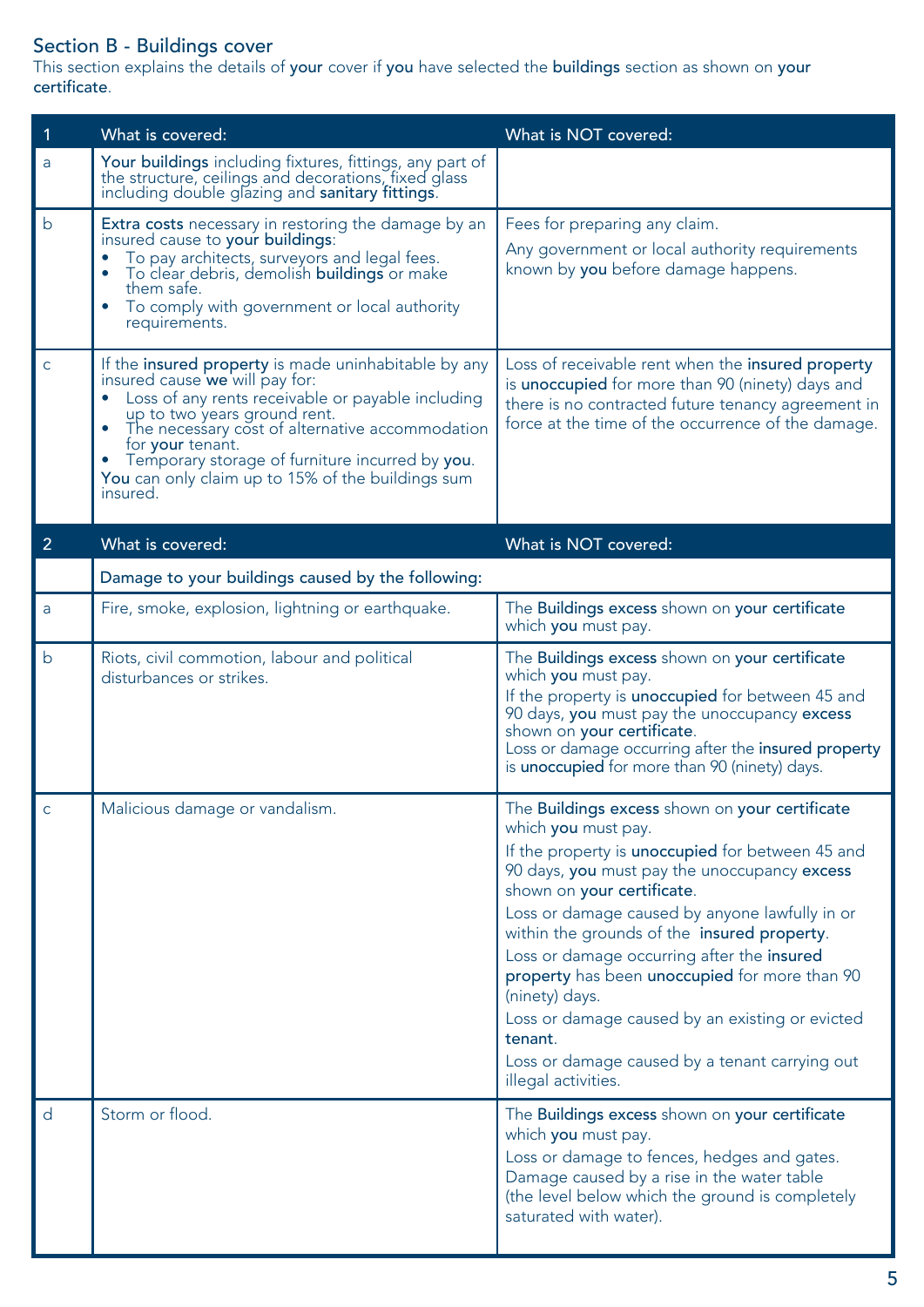| e | Impact with the insured property by any aircraft or<br>other aerial device or anything dropped from them        | The Buildings excess shown on your certificate<br>which <b>you</b> must pay.                                                                                                                                                                                     |
|---|-----------------------------------------------------------------------------------------------------------------|------------------------------------------------------------------------------------------------------------------------------------------------------------------------------------------------------------------------------------------------------------------|
|   | or by any vehicle, train, animal, falling tree or branch<br>or any falling aerial, aerial fitting or mast.      | Loss or damage caused by felling or lopping of<br>trees and branches.                                                                                                                                                                                            |
|   |                                                                                                                 | Loss or damage to fences, hedges and gates.                                                                                                                                                                                                                      |
|   |                                                                                                                 | Loss or damage caused by birds or pets.                                                                                                                                                                                                                          |
|   |                                                                                                                 |                                                                                                                                                                                                                                                                  |
| f | Subsidence or heave of the site on which the<br>insured property stands or land belonging to it or<br>landslip. | The subsidence, landslip or heave excess shown<br>on your certificate which you must pay.                                                                                                                                                                        |
|   |                                                                                                                 | Damage caused by coastal or river erosion.                                                                                                                                                                                                                       |
|   |                                                                                                                 | Damage to or resulting from the movement<br>of solid floors unless the foundations beneath<br>the external walls of the insured property are<br>damaged at the same time and by the same cause.                                                                  |
|   |                                                                                                                 | Faulty workmanship, poor design or the use of<br>defective materials or damage caused by any of<br>them.                                                                                                                                                         |
|   |                                                                                                                 | Damage caused by normal shrinkage or<br>settlement.                                                                                                                                                                                                              |
|   |                                                                                                                 | Loss or damage caused by demolition or structural<br>changes to the insured property.                                                                                                                                                                            |
|   |                                                                                                                 | Damage to terraces, patios, tennis courts, outdoor<br>swimming pools, drives, footpaths, walls, hedges,<br>gates, fences, drains, septic tanks, pipes, cables<br>and oil tanks unless the insured property is<br>damaged at the same time and by the same cause. |
|   |                                                                                                                 | Damage by the action of any chemicals on or the<br>reaction of chemicals with any materials which form<br>part of the <b>buildings</b> .                                                                                                                         |
|   |                                                                                                                 |                                                                                                                                                                                                                                                                  |
|   |                                                                                                                 |                                                                                                                                                                                                                                                                  |
|   |                                                                                                                 |                                                                                                                                                                                                                                                                  |
| g | Escape of water from, or the freezing of water<br>in washing machines, dishwashers or any fixed                 | The Escape of Water/Oil excess shown on your<br>certificate which you must pay.                                                                                                                                                                                  |
|   | domestic water or heating installation.<br>Escape of oil from any fixed domestic oil heating<br>installation.   | If the property is unoccupied for between 45 and<br>90 days, you must pay the unoccupancy excess<br>shown on your certificate.                                                                                                                                   |
|   |                                                                                                                 | Loss or damage occurring after the insured<br>property has been left unoccupied for more than<br>90 (ninety) days.                                                                                                                                               |
|   |                                                                                                                 | Damage to the fixed domestic water installation or<br>pipework unless freezing has occurred.                                                                                                                                                                     |
|   |                                                                                                                 | Any subsequent damage to the buildings in<br>locating the escape of water.                                                                                                                                                                                       |
|   |                                                                                                                 | Loss or damage caused by subsidence, heave or<br>landslip.                                                                                                                                                                                                       |
|   |                                                                                                                 |                                                                                                                                                                                                                                                                  |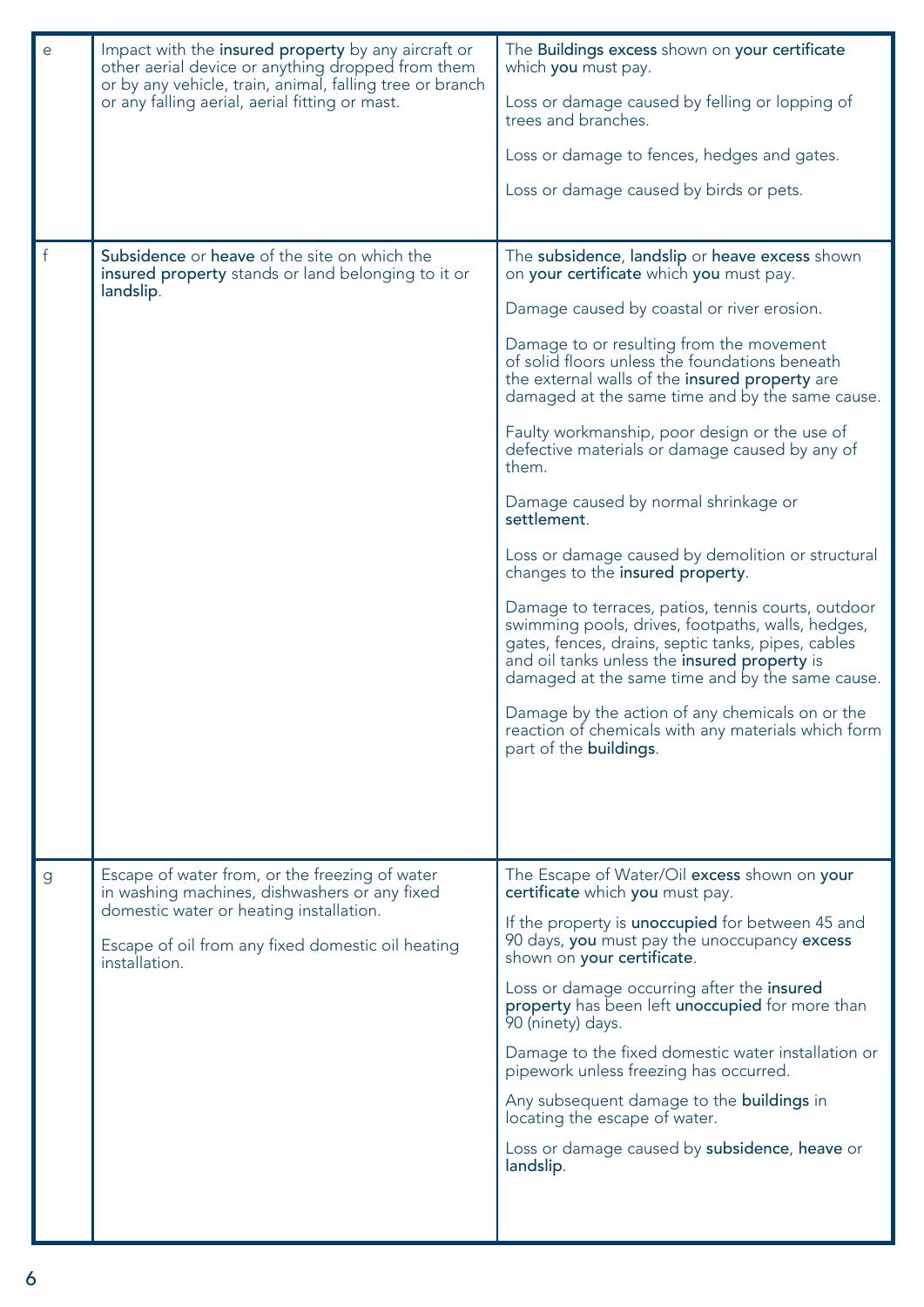| h            | Theft or attempted theft                                                                                                                                                                                                                               | The Buildings excess shown on your certificate<br>which you must pay.                                                                   |
|--------------|--------------------------------------------------------------------------------------------------------------------------------------------------------------------------------------------------------------------------------------------------------|-----------------------------------------------------------------------------------------------------------------------------------------|
|              |                                                                                                                                                                                                                                                        | If the property is <b>unoccupied</b> for between 45 and<br>90 days, you must pay the unoccupancy excess<br>shown on your certificate.   |
|              |                                                                                                                                                                                                                                                        | Loss or damage occurring after the insured<br>property has been left unoccupied for more than<br>90 (ninety) days.                      |
|              |                                                                                                                                                                                                                                                        | Loss or damage caused by anyone who is lawfully<br>in or within the grounds of the insured property.                                    |
|              |                                                                                                                                                                                                                                                        | Loss or damage caused by an evicted tenant.                                                                                             |
|              |                                                                                                                                                                                                                                                        | Loss or damage unless forcible & violent entry is<br>used to get into or out of the property.                                           |
|              |                                                                                                                                                                                                                                                        |                                                                                                                                         |
| 3            | What is covered:                                                                                                                                                                                                                                       | What is NOT covered:                                                                                                                    |
|              | This section also provides the following cover:                                                                                                                                                                                                        |                                                                                                                                         |
| a            | If you have entered into a contract to sell the<br>insured property and the purchaser has not insured<br>the insured property before completion of the sale,<br>the purchaser will have the benefit of this insurance<br>up to the date of completion. |                                                                                                                                         |
|              | All the terms and conditions shown in this policy<br>wording apply to the contracting purchaser.                                                                                                                                                       |                                                                                                                                         |
| b            | We will pay for metered water charges incurred<br>directly as a result of damage to your buildings by<br>events (2a) to (2h) of the Buildings section.                                                                                                 | Loss or damage by any event listed elsewhere<br>in the <b>Buildings</b> section and which is specifically<br>excluded under that event. |
|              | We will pay up to £5,000.                                                                                                                                                                                                                              | Loss or damage whilst the property is unoccupied.                                                                                       |
| $\mathsf{C}$ | We will pay the cost of metered electricity, gas or<br>water for which you are legally liable arising from<br>unauthorised use by anyone occupying the insured<br>property without your authority.                                                     | The Buildings excess shown on your certificate<br>which you must pay.                                                                   |
|              | You must take immediate steps to end the<br>unauthorised occupation as soon as you or your<br>representatives become aware of it.                                                                                                                      |                                                                                                                                         |
|              | We will pay up to £1,000.                                                                                                                                                                                                                              |                                                                                                                                         |
| d            | Accidental damage to the locks of, or theft of the<br>keys to the outside doors of, the insured property<br>or to safes and alarms in the insured property.                                                                                            | The Buildings excess shown on your certificate<br>which you must pay.                                                                   |
|              | At our option we will pay the cost of:                                                                                                                                                                                                                 | Loss or damage occurring after the insured<br>property has been unoccupied for more than 90<br>(ninety) days.                           |
|              | • buying new keys; or<br>• changing parts of the locks; or<br>• replacing the locks.                                                                                                                                                                   | Loss or damage by any event listed elsewhere<br>in the Buildings section and which is specifically<br>excluded under that event.        |
|              | We will pay up to £1,000.                                                                                                                                                                                                                              | Damage to locks caused by mechanical, electrical<br>or electronic fault or breakdown.                                                   |
|              |                                                                                                                                                                                                                                                        |                                                                                                                                         |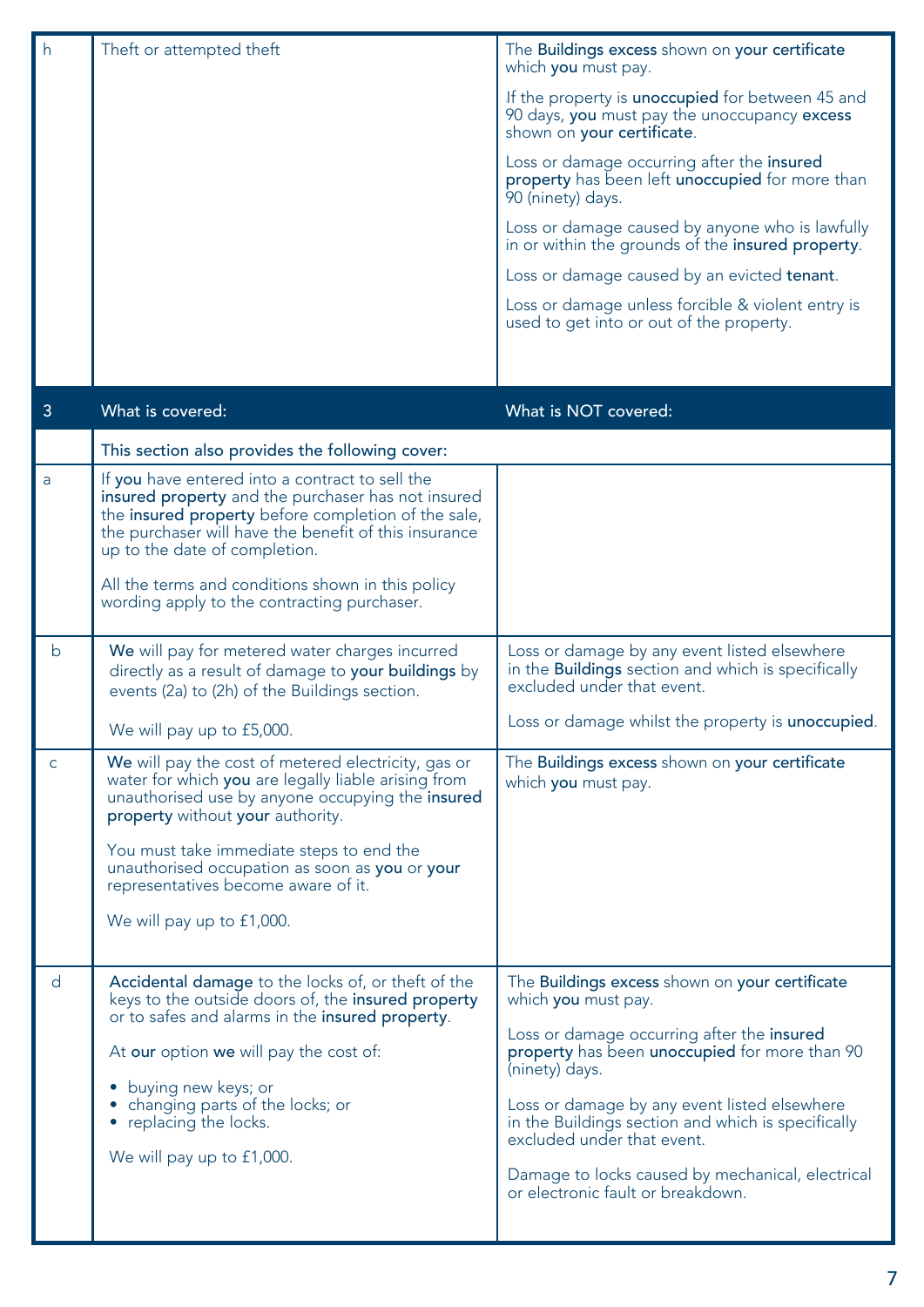| e            | We will pay for the cost of removing or lopping<br>trees which are an immediate threat to safety of<br>life or of damage to the buildings.<br>We will pay up to £500.                                                                                                    | The Buildings excess shown on your certificate<br>which you must pay.<br>Loss or damage to fences, hedges and gates.                                                                                      |
|--------------|--------------------------------------------------------------------------------------------------------------------------------------------------------------------------------------------------------------------------------------------------------------------------|-----------------------------------------------------------------------------------------------------------------------------------------------------------------------------------------------------------|
| $\mathsf{f}$ | We will pay for damage to gardens at the insured<br>property by emergency services attending the<br>insured property as a result of damage by events<br>(2a) to (2h) of the buildings section.                                                                           | The Buildings excess shown on your certificate<br>which you must pay.<br>Loss or damage by any event listed elsewhere<br>in the Buildings section and which is specifically<br>excluded under that event. |
| g            | Trace & Access<br>We will pay for the cost of removing and replacing<br>any part of the buildings to find and repair the<br>source of any water or oil escaping from tanks, pipes,<br>equipment or fixed heating system in the buildings.<br>You can claim up to £2,500. | The Buildings excess shown on your certificate<br>which you must pay.                                                                                                                                     |
| 4            | How much the buildings are insured for:                                                                                                                                                                                                                                  | What is NOT covered:                                                                                                                                                                                      |
| a            | The sum insured you have selected is shown on your<br>certificate and is the most you can claim for any one<br>loss.                                                                                                                                                     |                                                                                                                                                                                                           |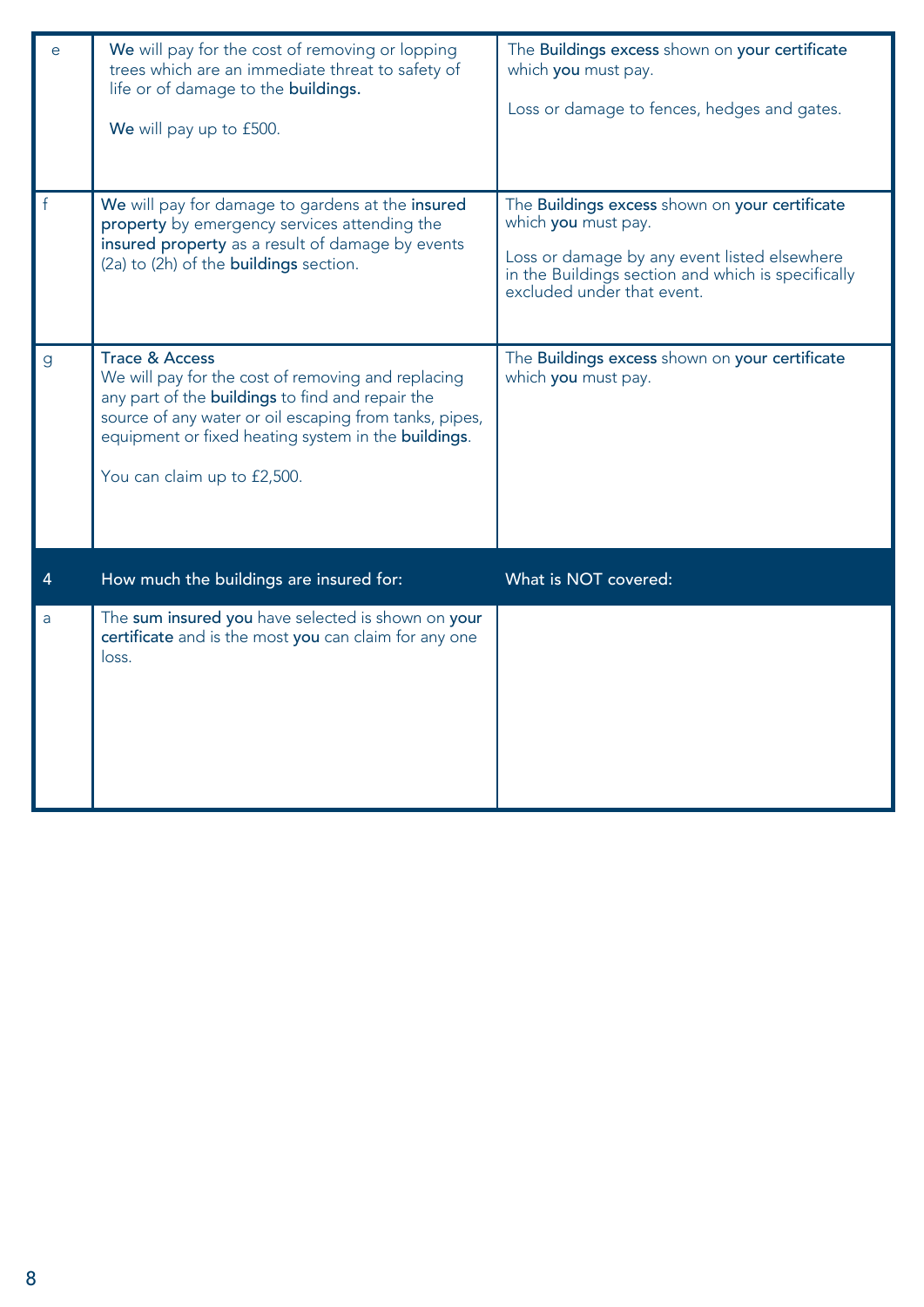# Section C - Optional Covers for your Buildings

This section explains the details of <mark>your</mark> cover if **you** have selected <mark>accidental damage to buildings</mark> and/or <mark>malicious</mark><br><mark>damage caused by the tenant</mark> to <mark>buildings</mark> section as shown on <mark>your certificate</mark>.

| 1            | What is covered:                                                                                                                                                                                                                 | What is NOT covered:                                                                                                                                                                                                                                                                                                                                                                                                                                                                                                                                                                                                                                                                                                                                                                                            |
|--------------|----------------------------------------------------------------------------------------------------------------------------------------------------------------------------------------------------------------------------------|-----------------------------------------------------------------------------------------------------------------------------------------------------------------------------------------------------------------------------------------------------------------------------------------------------------------------------------------------------------------------------------------------------------------------------------------------------------------------------------------------------------------------------------------------------------------------------------------------------------------------------------------------------------------------------------------------------------------------------------------------------------------------------------------------------------------|
| a            | Accidental damage to<br>the buildings including<br>fixtures, fittings, any part<br>of the structure, ceilings<br>and decorations, fixed<br>glass including double<br>glazing and sanitary<br>fittings.                           | The accidental damage excess shown on your certificate which you must<br>pay.<br>If the property is unoccupied for between 45 and 90 days, you must pay the<br>unoccupancy excess shown on your certificate.<br>External television receiving equipment.<br>Loss or damage after the insured property has been unoccupied for more<br>than 90 (ninety) consecutive days.<br>Loss or damage by pets.<br>Loss or damage caused by normal shrinkage or settlement.<br>Loss or damage caused by demolition or structural changes to the insured<br>property.<br>Mechanical or electrical breakdown of any fixed domestic water installation.<br>Any amount recoverable from the tenant.<br>The cost of maintenance or normal decoration.<br>Damage caused by your failure to follow any manufacturers instructions. |
|              |                                                                                                                                                                                                                                  |                                                                                                                                                                                                                                                                                                                                                                                                                                                                                                                                                                                                                                                                                                                                                                                                                 |
| b            | Accidental breakage of<br>underground drains and<br>pipes, and Accidental<br>Damage to cables and<br>underground tanks<br>providing services to or<br>from the insured property<br>and for which you are<br>legally responsible. | The accidental damage excess shown on your certificate which you must<br>pay.<br>Costs of clearing a blockage which has not resulted in physical damage to<br>the drain, pipe, cable or tank itself.<br>Any amount recoverable from the tenant.<br>Damage by gradual deterioration which has caused an installation to reach<br>the end of its serviceable life.<br>Damage by water escaping which results in subsidence, movement,<br>settlement or shrinkage of any part of your buildings or of land belonging<br>to your buildings.<br>Damage caused by sulphate reacting with any materials from which your<br>home is built.<br>Loss or damage after the insured property has been left unoccupied for<br>more than 90 (ninety) days.<br>Damage by a coast or riverbank being worn away.                  |
| $\mathsf{C}$ | <b>Malicious Damage caused</b><br>by tenants to the buildings<br>including fixtures, fittings,<br>any part of the structure,<br>ceilings and decorations,<br>fixed glass including<br>double glazing and sanitary<br>fittings.   | The malicious damage excess shown on your certificate which you must pay.<br>If the property is unoccupied for between 45 and 90 days, you must pay the<br>unoccupancy excess shown on your certificate.<br>Loss or damage after the insured property has been unoccupied for more<br>than 90 (ninety) consecutive days.<br>External television receiving equipment.<br>Any amount recoverable from the tenant.<br>The cost of maintenance or normal decoration.<br>Damage caused by your failure to follow any manufacturers instructions.<br>Loss or damage by a tenant carrying out illegal activities.                                                                                                                                                                                                      |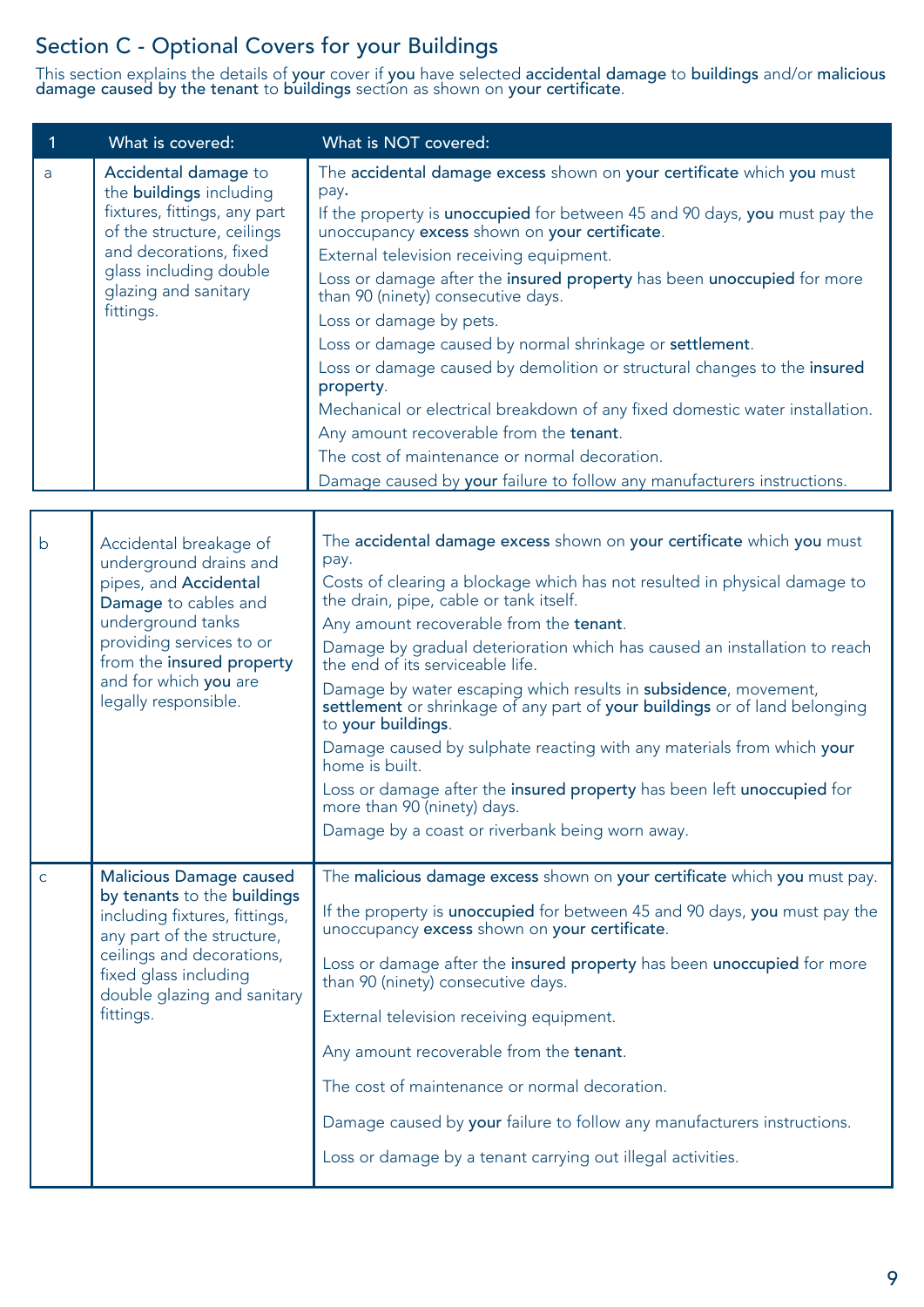#### Section D - Liability insurance included in your Buildings cover

This section explains the details of your liability cover if you have selected the buildings section as shown on your certificate.

| $\mathbf{1}$ | What is covered:                                                                                                                              | What is NOT covered:                                                                                                                                                                         |
|--------------|-----------------------------------------------------------------------------------------------------------------------------------------------|----------------------------------------------------------------------------------------------------------------------------------------------------------------------------------------------|
| a            | You (or your personal<br>representative in the event of your<br>death) are insured against any                                                | Liability resulting from your trade, profession or business other<br>than as the owner of the insured property covered by this policy.                                                       |
|              | legal liability for damages caused<br>by you as owner of the insured<br>property and its land arising from:                                   | Legal liability arising from any contract or other agreement made<br>by you unless you would have been liable even if you had not<br>made the contract or agreement.                         |
|              | Accidental bodily injury<br>$\bullet$<br>(including death, disease and<br>illness) to any person occurring<br>during the period of insurance. | Any responsibility arising from you owning any property or land<br>other than the insured property.                                                                                          |
|              | accidental damage or loss to<br>$\bullet$                                                                                                     | Liability arising from you owning or using lifts or vehicles.                                                                                                                                |
|              | material property that is not<br>yours occurring during the<br>period of insurance.                                                           | Liability arising from the insured property which is disposed of by<br>you after the date of expiry or cancellation of this policy.                                                          |
|              | Including your defence costs<br>and expenses, if incurred by you,<br>arising out of your ownership of<br>the insured property.                | Liability arising directly or indirectly from any demolition, alteration,<br>or repair of the building by your employees.<br>Any liability arising from you owning, possessing or using any: |
|              | We only pay for costs incurred with<br>our written consent.                                                                                   | Aircraft.<br>Watercraft or hovercraft.<br>$\bullet$ Animal.<br>• Caravan or trailer.                                                                                                         |
|              | The most we shall pay for a claim<br>is £2,000,000.                                                                                           | Firearm, crossbow, or other weapon.<br>Motor vehicle, other than gardening equipment (which is not<br>٠<br>used on a highway).                                                               |
|              | The action against you must be<br>brought in a court in the United                                                                            | Injury to you.                                                                                                                                                                               |
|              | Kingdom.                                                                                                                                      | Loss or damage to property owned by you or in your possession.                                                                                                                               |
|              |                                                                                                                                               | Any unlawful or deliberate act.                                                                                                                                                              |
|              |                                                                                                                                               | Bodily injury to any of your employees or employees working on<br>your behalf or in connection with this insurance.                                                                          |
|              |                                                                                                                                               | Any punitive damages awarded against you by a court.                                                                                                                                         |
|              |                                                                                                                                               | Any responsibility covered by any other policy.                                                                                                                                              |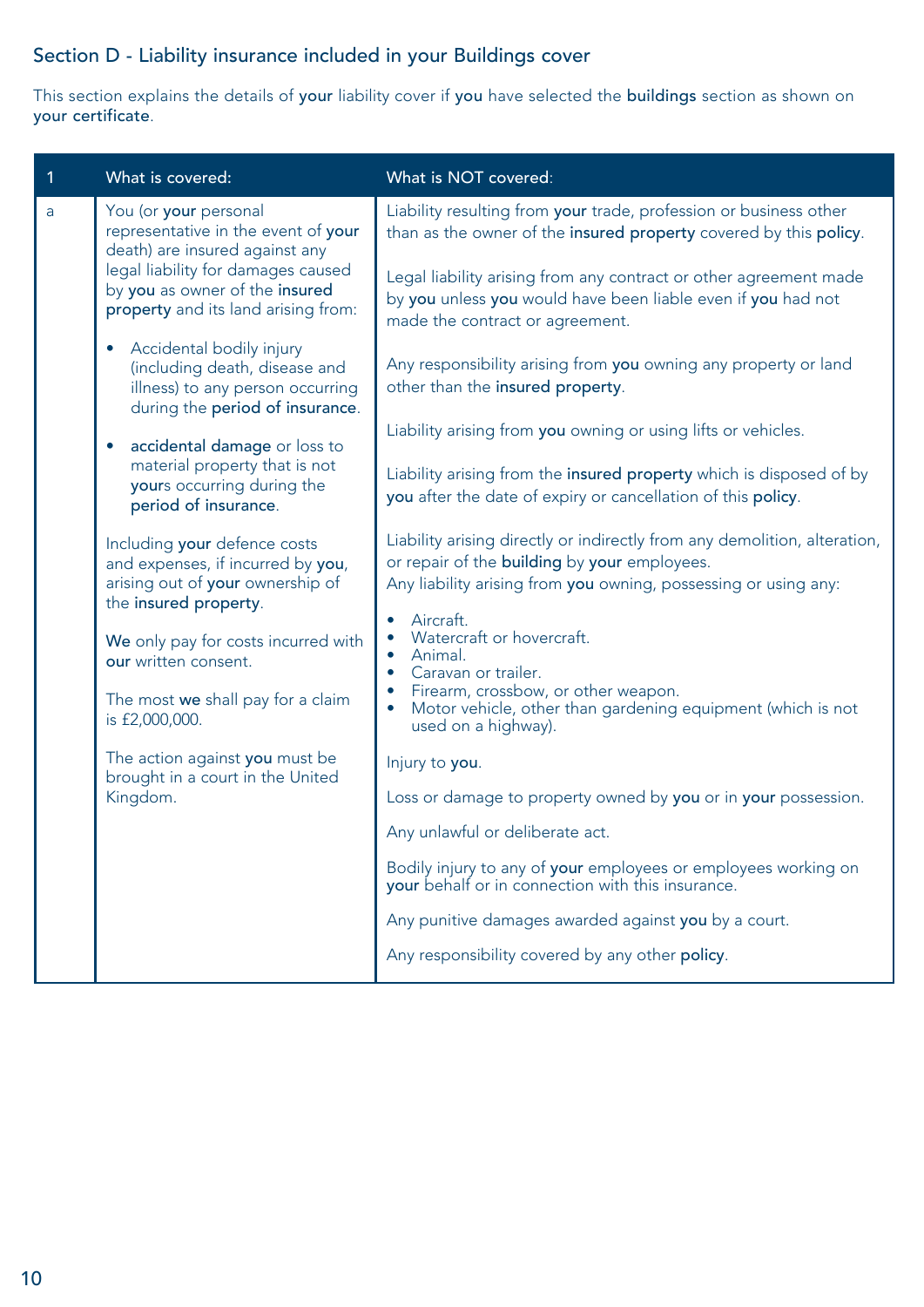| $\mathsf{b}$ | You (or your personal representative in the event of<br>your death) are insured against any damage you are<br>legally liable to pay which results from the ownership<br>of any insured property previously occupied by you<br>and insured by us which arise under Section 3 of<br>the Defective Premises Act 1972 or Article 5 of the<br>Defective Premises (Northern Ireland) Order 1975, for:<br>Accidental death or bodily injury to another<br>٠<br>person; or<br>Loss or damage to property owned by other<br>٠<br>persons.<br>Arising from faults in the insured property,<br>including your defence costs and expenses, if<br>incurred by you.<br>We only pay for costs incurred with our written<br>consent.<br>The most we shall pay for a claim is £2,000,000.<br>The action against you must be brought in a court<br>in the United Kingdom. | Any punitive damages awarded against you by a<br>court.<br>Any liability which arises more than seven years<br>after the date of expiry or cancellation of this<br>policy. |
|--------------|---------------------------------------------------------------------------------------------------------------------------------------------------------------------------------------------------------------------------------------------------------------------------------------------------------------------------------------------------------------------------------------------------------------------------------------------------------------------------------------------------------------------------------------------------------------------------------------------------------------------------------------------------------------------------------------------------------------------------------------------------------------------------------------------------------------------------------------------------------|----------------------------------------------------------------------------------------------------------------------------------------------------------------------------|
| $\mathsf{C}$ | Solicitors' fees incurred by you in respect of:                                                                                                                                                                                                                                                                                                                                                                                                                                                                                                                                                                                                                                                                                                                                                                                                         |                                                                                                                                                                            |
|              | Representation at any Coroner's inquest;                                                                                                                                                                                                                                                                                                                                                                                                                                                                                                                                                                                                                                                                                                                                                                                                                |                                                                                                                                                                            |
|              | Representation at any fatal accident enquiry;                                                                                                                                                                                                                                                                                                                                                                                                                                                                                                                                                                                                                                                                                                                                                                                                           |                                                                                                                                                                            |
|              | Defence in any court of summary jurisdiction arising<br>out of any possible claim but not more than the<br>sum insured or any limits shown in your policy or on<br>your certificate.                                                                                                                                                                                                                                                                                                                                                                                                                                                                                                                                                                                                                                                                    |                                                                                                                                                                            |
|              | The inquest, enquiry or court must be in the United<br>Kingdom.                                                                                                                                                                                                                                                                                                                                                                                                                                                                                                                                                                                                                                                                                                                                                                                         |                                                                                                                                                                            |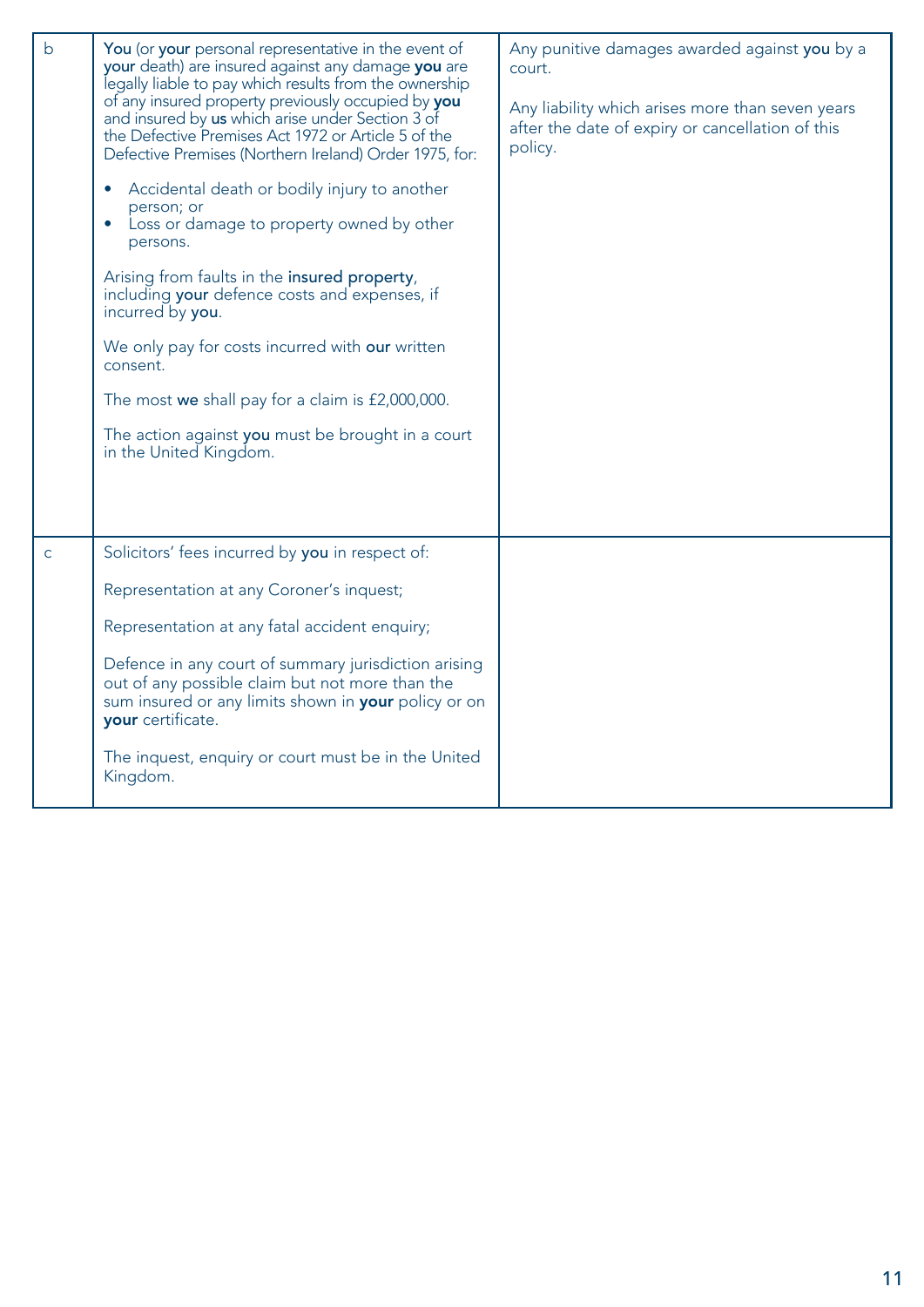#### Buildings

#### How we settle claims

If you wish to claim under this section of your policy please follow the steps detailed in 'How to claim' on page 21. You should also read the Claims conditions and Policy exclusions on pages 18 to 21.

#### How we settle claims for buildings

1. We will pay for the reasonable cost of work carried out in repairing or replacing the damaged parts of your buildings and agreed fees and related costs.

At our option we will arrange for specialist investigations to be carried out.

We may take over and conduct in your name with complete and exclusive control, the defence or settlement of any claim.

 If the repair or replacement is not carried out, we will pay the decrease in market value of your buildings due to the damage but not more than it would have cost us to repair the damage to your buildings if the repair work had been carried out without delay.

At our option we will make a cash settlement but we will not pay more than it would have cost us to repair the damage to your buildings if the repair work had been carried out without delay.

All building repairs carried out by our approved contractors and insured under the buildings section of this policy are guaranteed for 12 months in respect of quality of workmanship.

No allowance will be made for VAT when a cash settlement is made.

- 2. You must ensure that any excess applicable is paid before our preferred suppliers release goods or commence repairs.
- 3. If your buildings have not been kept in a good state of repair or if the sum insured at the time of the loss or damage is less than the cost of rebuilding all your buildings in the same way, size, style and appearance as when they were new, including fees and related costs, we will pay the cost of repairing or replacing the damaged parts of your buildings and we will, where appropriate, take off an amount for wear and tear.
- 4. The most we will pay for any one claim, including fees and related costs, is the amount it will cost us to repair the damage to your buildings in the same way, size, style and appearance as when they were new, but not more than the sum insured or any limits shown in your policy or on your certificate.

We will not pay for:

- Loss of value resulting from repairs to or replacement of damage to your buildings;
- Replacing or changing undamaged parts of your buildings which belong to a set or suite or which have a common design or use when the damage is restricted to a specific part or clearly defined area.

#### 5. Inflation Protection

 The buildings sum insured shown on your certificate will be adjusted in line with a recognised index. Please note that if we selected your sum insured for you, the sum insured shown on your certificate will not be adjusted. For your protection, we will not reduce your sum insured or limits if the index moves down.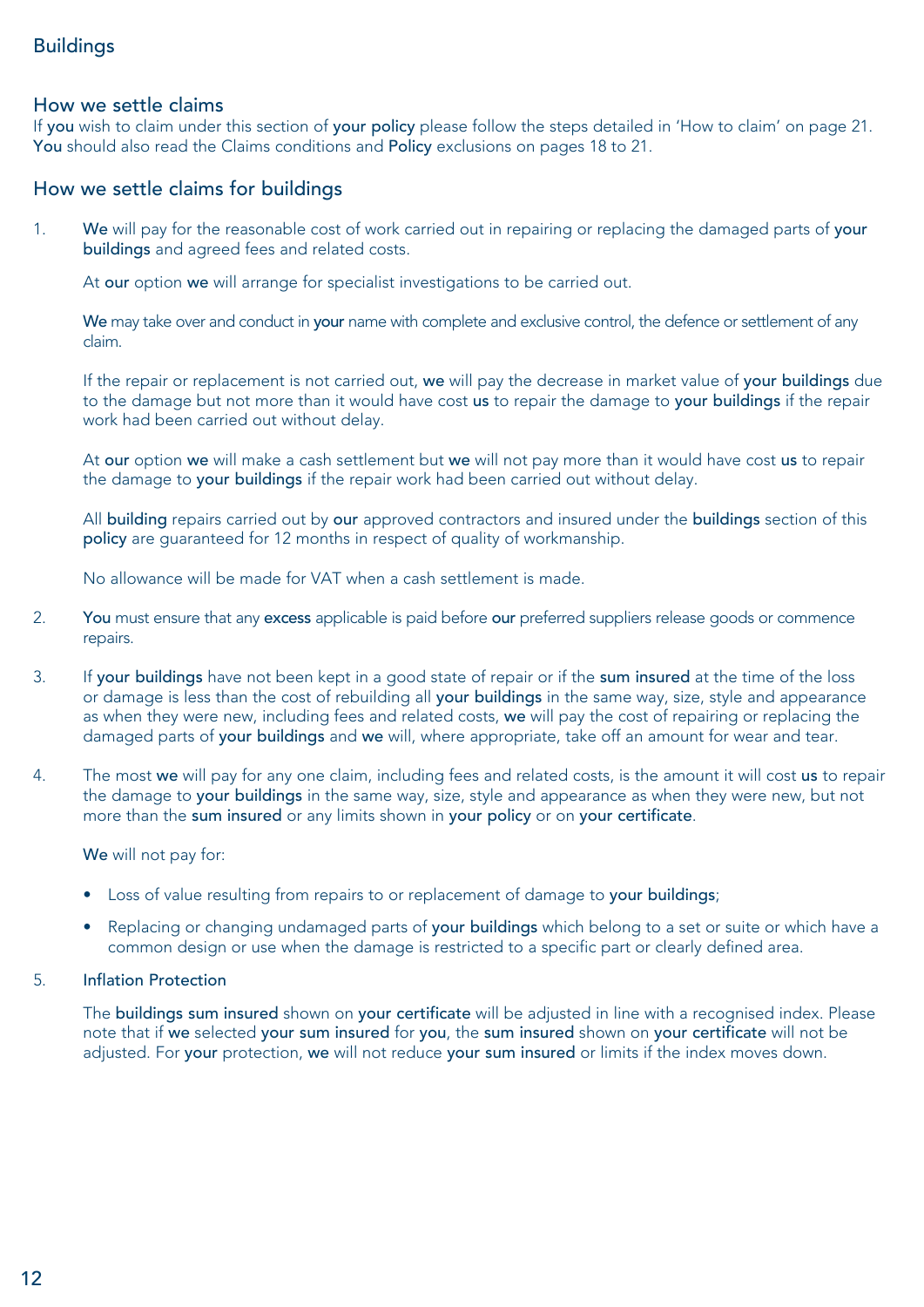### Section E - Contents cover

This section explains the details of your cover if you have selected the contents section as shown on your certificate.

| 1              | What is covered:                                                                                                                                                                                                                                                                                                                                                                             | What is NOT covered:                                                                                                                                                                                                                                                                                                                                                                                                                                                                                                                                                                                            |
|----------------|----------------------------------------------------------------------------------------------------------------------------------------------------------------------------------------------------------------------------------------------------------------------------------------------------------------------------------------------------------------------------------------------|-----------------------------------------------------------------------------------------------------------------------------------------------------------------------------------------------------------------------------------------------------------------------------------------------------------------------------------------------------------------------------------------------------------------------------------------------------------------------------------------------------------------------------------------------------------------------------------------------------------------|
| $\overline{a}$ | Your contents.<br>The most you can claim for any individual item is<br>£5,000.<br>We will require a receipt, original valuation or<br>suitable proof of purchase at the point of claim for<br>any item that exceeds £250 in value at the point of<br>claim.<br>The most you can claim for contents in the garden<br>or in the open on the land belonging to your<br>insured property is £500 | Loss or damage if items are left in a motor vehicle<br>or caravan, unless violence or force has been used<br>to enter the vehicle or caravan.<br>Accidental damage to any item (unless Accidental<br>damage to contents cover has been included on<br>your policy).                                                                                                                                                                                                                                                                                                                                             |
| $\overline{2}$ | What is covered:                                                                                                                                                                                                                                                                                                                                                                             | What is NOT covered:                                                                                                                                                                                                                                                                                                                                                                                                                                                                                                                                                                                            |
|                | Loss or damage to your contents in the insured property caused by the following:                                                                                                                                                                                                                                                                                                             |                                                                                                                                                                                                                                                                                                                                                                                                                                                                                                                                                                                                                 |
| a              | Fire, smoke, explosion, lightning or earthquake.                                                                                                                                                                                                                                                                                                                                             | The Contents excess shown on your certificate<br>which you must pay.                                                                                                                                                                                                                                                                                                                                                                                                                                                                                                                                            |
| b              | Riots, civil commotion, labour and political<br>disturbances or strikes.                                                                                                                                                                                                                                                                                                                     | The Contents excess shown on your certificate<br>which you must pay.<br>If the property is unoccupied for between 45 and<br>90 days, you must pay the unoccupancy excess<br>shown on your certificate.<br>Loss or damage occurring after the insured<br>property has been unoccupied for more than 90<br>(ninety) days.                                                                                                                                                                                                                                                                                         |
| $\mathsf{C}$   | Malicious damage or vandalism.                                                                                                                                                                                                                                                                                                                                                               | The malicious damage or vandalism excess shown<br>on your certificate which you must pay.<br>If the property is unoccupied for between 45 and<br>90 days, you must pay the unoccupancy excess<br>shown on your certificate.<br>Loss or damage caused by anyone lawfully in or<br>within the grounds of the insured property.<br>Loss or damage occurring after the insured<br>property has been unoccupied for more than 90<br>(ninety) days.<br>Loss or damage caused by an existing or evicted<br>tenant.<br>Loss or damage unless force and violence is used<br>to get into or out of your insured property. |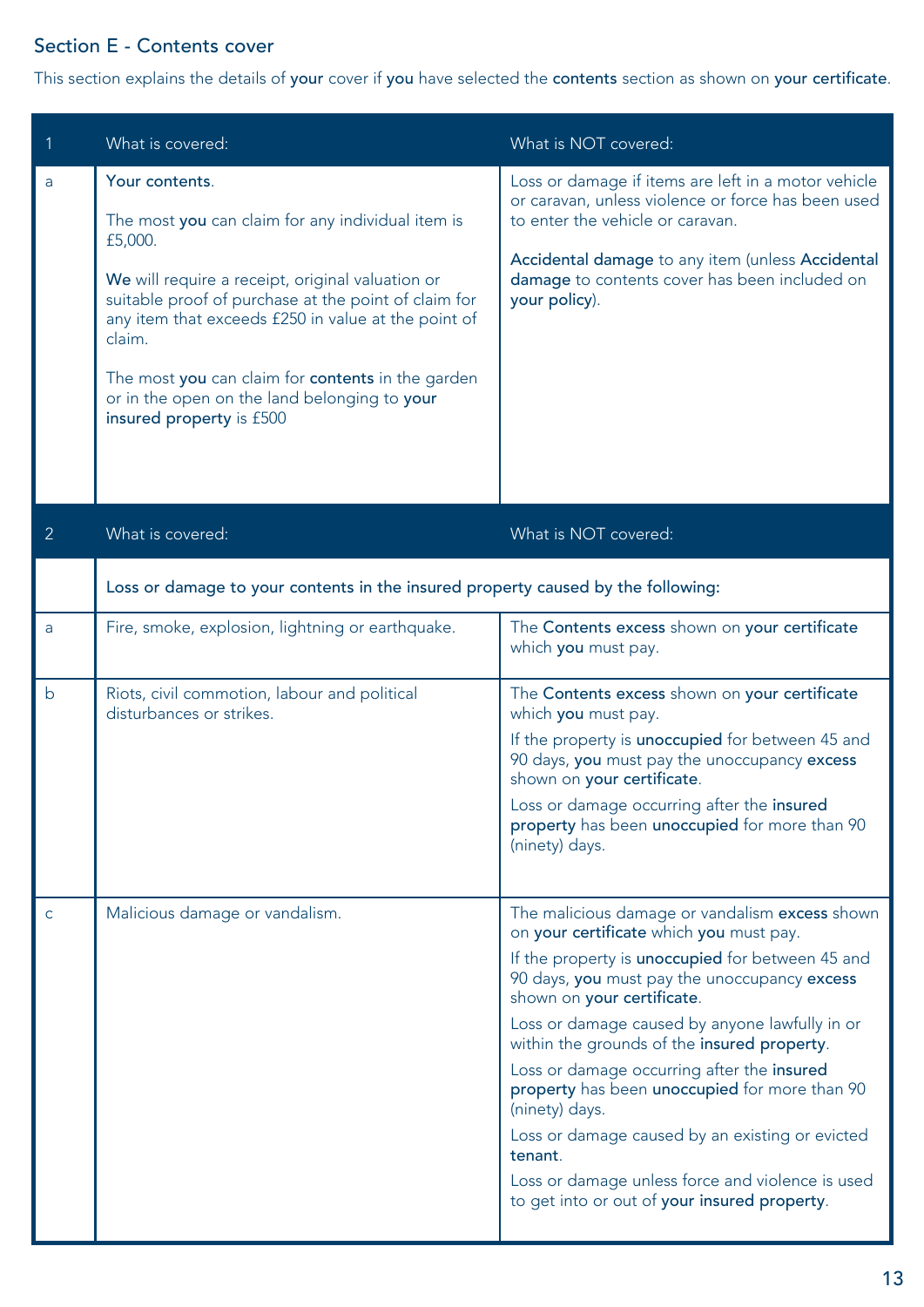| d            | Storm or flood.                                                                                                                        | The Contents excess shown on your certificate<br>which you must pay.                                                           |
|--------------|----------------------------------------------------------------------------------------------------------------------------------------|--------------------------------------------------------------------------------------------------------------------------------|
|              |                                                                                                                                        | Loss or damage to moveable property in the<br>open.                                                                            |
|              |                                                                                                                                        | Damage caused by a rise in the water table<br>(the level below which the ground is completely<br>saturated with water).        |
| e            | Impact with the insured property by any aircraft<br>or other aerial device or anything dropped from                                    | The Contents excess shown on your certificate<br>which you must pay.                                                           |
|              | them or by any vehicle, train, animal, falling tree or<br>branch or any falling aerial, aerial fitting or mast.                        | Loss or damage caused by felling or lopping of<br>trees and branches.                                                          |
|              |                                                                                                                                        | Loss or damage caused by birds or pets.                                                                                        |
| $\mathsf{f}$ | Subsidence or heave of the site on which the<br>insured property stands or land belonging to it or                                     | The Contents excess shown on your certificate<br>which you must pay.                                                           |
|              | landslip.                                                                                                                              | Damage caused by coastal or river erosion.                                                                                     |
|              |                                                                                                                                        | Damage to or resulting from the movement of<br>solid floor.                                                                    |
|              |                                                                                                                                        | Faulty workmanship.                                                                                                            |
|              |                                                                                                                                        | Damage caused by normal shrinkage or<br>settlement.                                                                            |
|              |                                                                                                                                        | Loss or damage caused by demolition, repair or<br>structural changes to the insured property.                                  |
| g            | Escape of water from washing machines,<br>dishwashers or the freezing of water in any fixed<br>domestic water or heating installation. | The escape of water/oil excess shown on your<br>certificate.                                                                   |
|              | Escape of oil from any fixed domestic oil heating<br>installation.                                                                     | If the property is unoccupied for between 45 and<br>90 days, you must pay the unoccupancy excess<br>shown on your certificate. |
|              |                                                                                                                                        | Loss or damage occurring after the insured<br>property has been left unoccupied for more than<br>90 (ninety) days.             |
|              |                                                                                                                                        | Damage caused to the installation or appliance<br>that brought about the escape of water.                                      |
|              |                                                                                                                                        |                                                                                                                                |
|              |                                                                                                                                        |                                                                                                                                |
|              |                                                                                                                                        |                                                                                                                                |
|              |                                                                                                                                        |                                                                                                                                |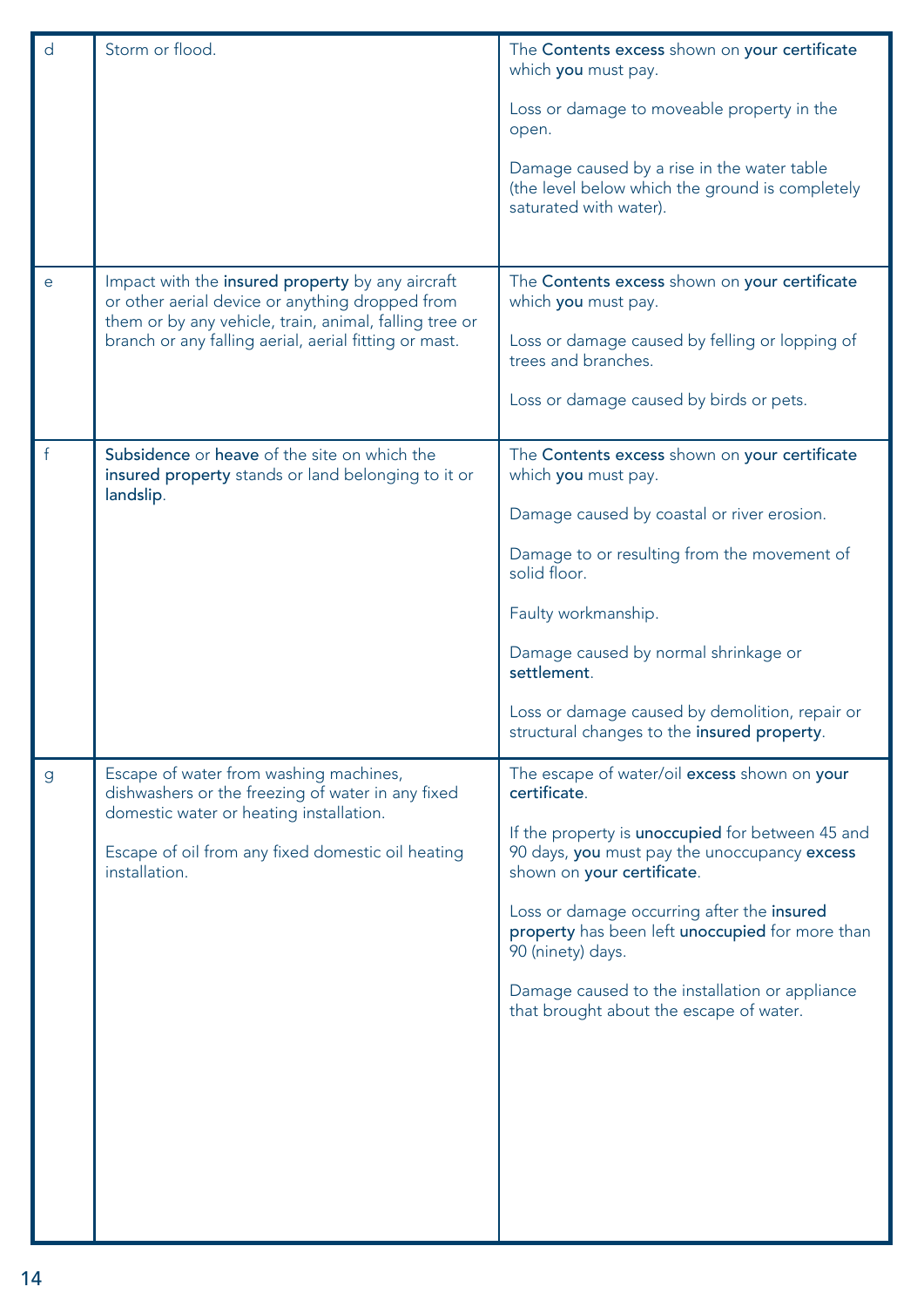| h | Theft or attempted theft.                                                                                                                                                    | The Contents excess shown on your certificate<br>which you must pay.<br>If the property is unoccupied for between 45 and<br>90 days, you must pay the unoccupancy excess<br>shown on your certificate.<br>The most we shall pay for any one claim for items<br>which are in the garage or any of the outbuildings<br>belonging to the insured property is £1,000.<br>Loss or damage occurring after the insured<br>property has been left unoccupied for more than<br>90 (ninety) days.<br>Loss or damage caused by anyone who is lawfully<br>in or within the grounds of the insured property.<br>Loss or damage caused by an evicted tenant.<br>Loss or damage unless force and violence is used<br>to get into or out of the insured property. |
|---|------------------------------------------------------------------------------------------------------------------------------------------------------------------------------|---------------------------------------------------------------------------------------------------------------------------------------------------------------------------------------------------------------------------------------------------------------------------------------------------------------------------------------------------------------------------------------------------------------------------------------------------------------------------------------------------------------------------------------------------------------------------------------------------------------------------------------------------------------------------------------------------------------------------------------------------|
| 3 | This section also provides the following cover:                                                                                                                              | What is NOT covered:                                                                                                                                                                                                                                                                                                                                                                                                                                                                                                                                                                                                                                                                                                                              |
| a | Loss or damage to your contents in communal                                                                                                                                  |                                                                                                                                                                                                                                                                                                                                                                                                                                                                                                                                                                                                                                                                                                                                                   |
|   | areas of which the insured property forms a part,<br>if they are damaged by any of the events in (2a) to<br>(2h) of the Contents section.<br>The most we will pay is £5,000. | The Contents excess shown on your certificate<br>which you must pay.<br>Loss or damage by any event listed elsewhere<br>in the Contents section and which is specifically<br>excluded under that event.                                                                                                                                                                                                                                                                                                                                                                                                                                                                                                                                           |
| 4 | How much the contents are insured for:                                                                                                                                       | What is NOT covered:                                                                                                                                                                                                                                                                                                                                                                                                                                                                                                                                                                                                                                                                                                                              |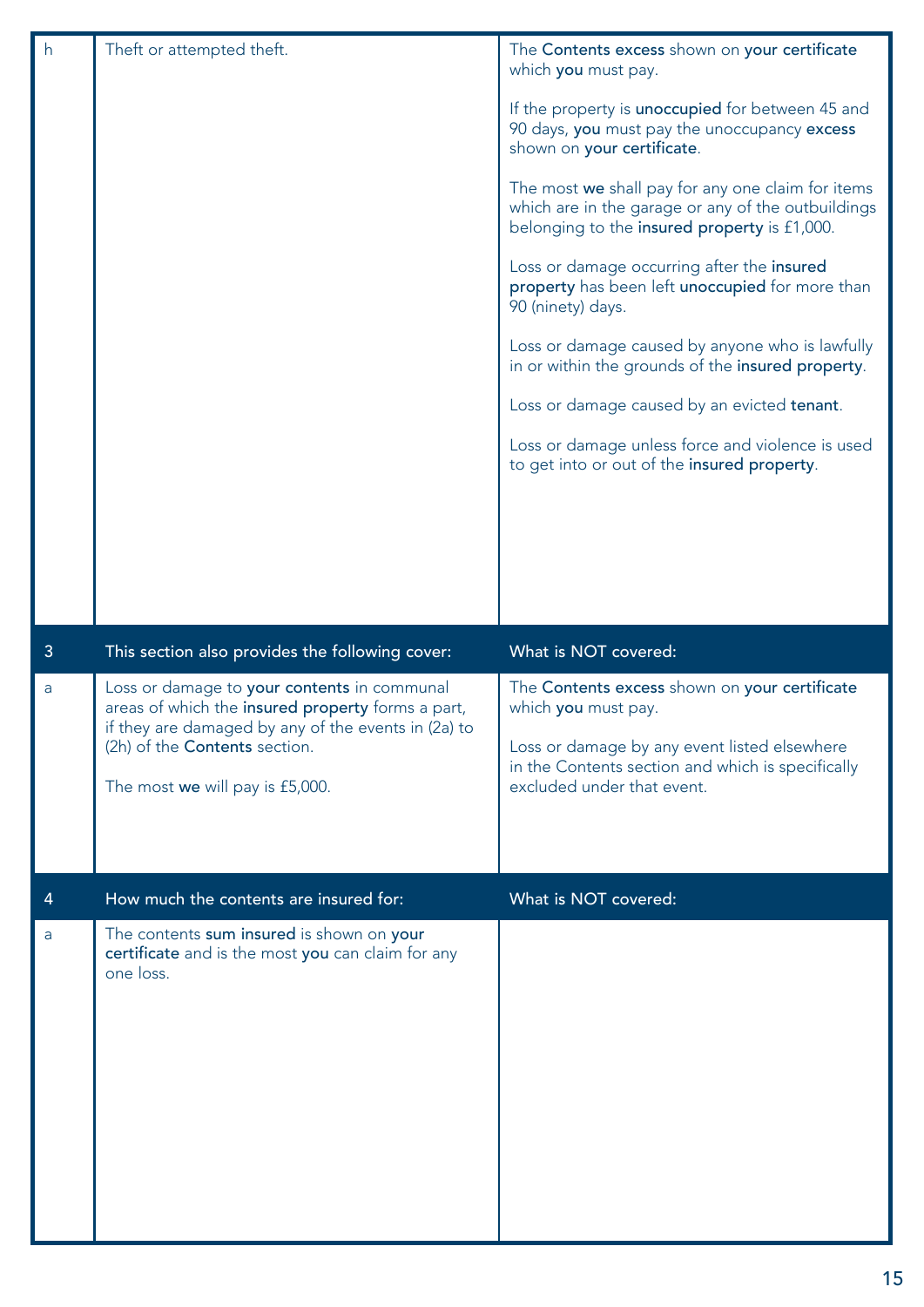#### Section F - Optional covers for your Contents

This section explains the details of your cover if you have selected the accidental damage to contents and/or malicious damage to your contents caused by the tenant sections as shown on your certificate.

| $\mathbf{1}$ | What is covered:                                                                                                                                                                                                                                                                                | What is NOT covered:                                                                                                                                                                                                               |
|--------------|-------------------------------------------------------------------------------------------------------------------------------------------------------------------------------------------------------------------------------------------------------------------------------------------------|------------------------------------------------------------------------------------------------------------------------------------------------------------------------------------------------------------------------------------|
| a            | Accidental damage to your contents in the<br>insured property.                                                                                                                                                                                                                                  | The accidental damage excess shown on your<br>certificate which you must pay.                                                                                                                                                      |
|              | Only applies if the insured property is furnished.<br>The most you can claim for any individual item is<br>£5,000.<br>We will require a receipt, original valuation or                                                                                                                          | If the property is unoccupied for between 45 and<br>90 days, you must pay the unoccupancy excess<br>shown on your certificate.<br>Loss or damage after the insured property has<br>been unoccupied for more than 90 (ninety) days. |
|              | suitable proof of purchase at the point of claim for<br>any item that exceeds £250 in value at the point<br>of claim.                                                                                                                                                                           | Loss or damage caused by pets.                                                                                                                                                                                                     |
|              |                                                                                                                                                                                                                                                                                                 | Mechanical or electrical breakdown.                                                                                                                                                                                                |
|              |                                                                                                                                                                                                                                                                                                 | Any amount recoverable from the tenant.                                                                                                                                                                                            |
|              |                                                                                                                                                                                                                                                                                                 | Damage by depreciation, wear and tear, insects,<br>vermin, fungus, rot, corrosion, process of<br>cleaning, dyeing, repair or restoration.                                                                                          |
|              |                                                                                                                                                                                                                                                                                                 | Damage caused by your failure to follow any<br>manufacturers instructions.                                                                                                                                                         |
|              |                                                                                                                                                                                                                                                                                                 |                                                                                                                                                                                                                                    |
| b            | Malicious damage caused by the tenant to your<br>contents in the insured property.                                                                                                                                                                                                              | The malicious damage or vandalism excess<br>shown on your certificate which you must pay.                                                                                                                                          |
|              | Only applies if the insured property is furnished.<br>The most you can claim for any individual item is<br>£5,000.<br>We will require a receipt, original valuation or<br>suitable proof of purchase at the point of claim for<br>any item that exceeds £250 in value at the point<br>of claim. | If the property is unoccupied for between 45 and<br>90 days, you must pay the unoccupancy excess<br>shown on your certificate.                                                                                                     |
|              |                                                                                                                                                                                                                                                                                                 | Loss or damage after the insured property has<br>been unoccupied for more than 90 (ninety) days                                                                                                                                    |
|              |                                                                                                                                                                                                                                                                                                 | Any amount recoverable from the tenant.                                                                                                                                                                                            |
|              |                                                                                                                                                                                                                                                                                                 |                                                                                                                                                                                                                                    |
|              |                                                                                                                                                                                                                                                                                                 |                                                                                                                                                                                                                                    |
|              |                                                                                                                                                                                                                                                                                                 |                                                                                                                                                                                                                                    |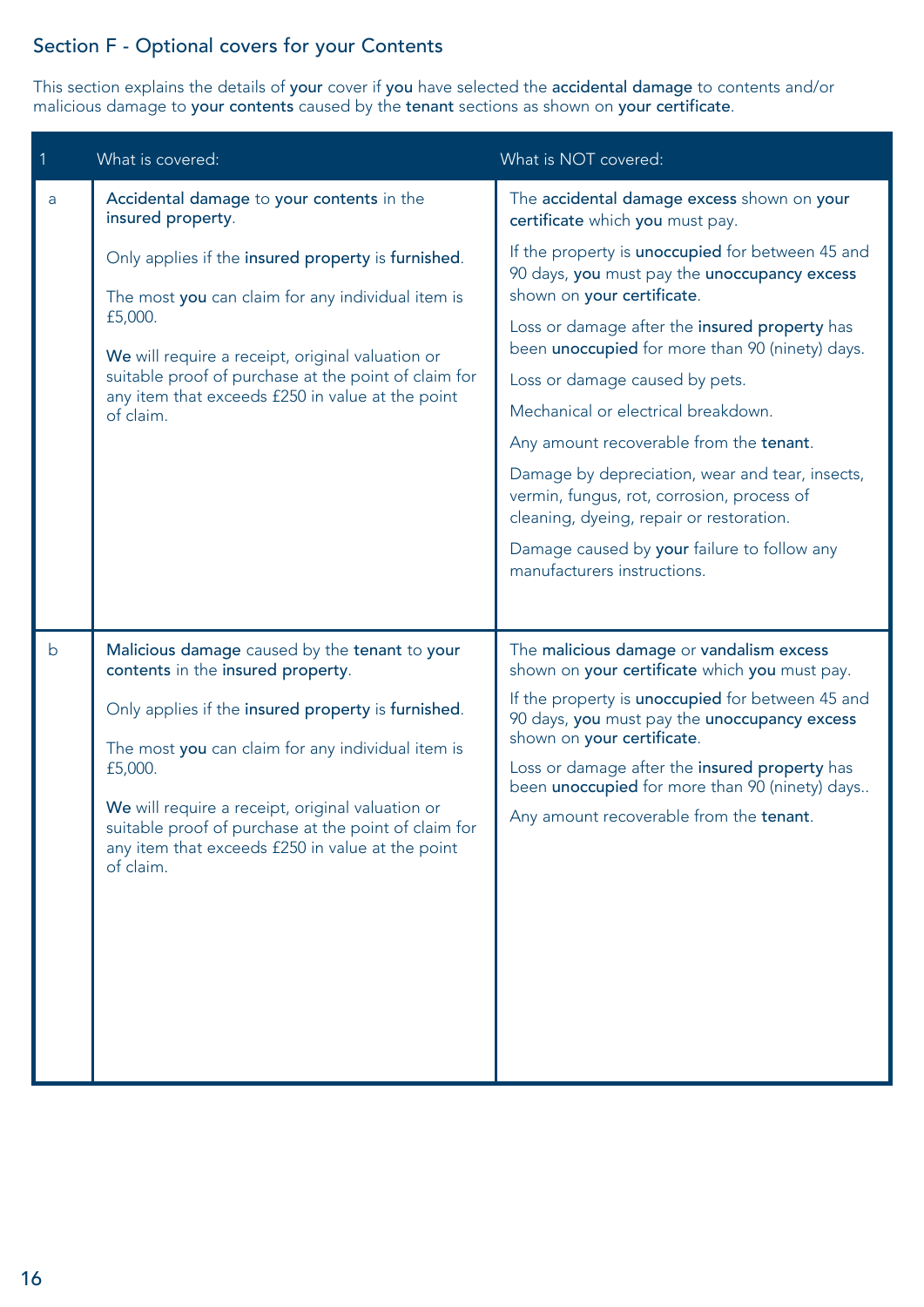#### **Contents**

#### How we settle claims

If you wish to claim under this section of your policy please follow the steps detailed in 'How to claim' on page 21. You should also read the Claims conditions and Policy exclusions on pages 18 to 21.

#### How we settle claims for contents

1. If an item has been damaged and it can be economically repaired we will either arrange or authorise repair and we will pay the cost of repair.

 Otherwise, we will replace the item with a new one of similar quality through our preferred suppliers, or at our option, we will pay the replacement cost of a new item of similar quality.

If we agree, at your request, not to repair or replace an item, at our option we will make a cash or voucher settlement equal to the cost we would have paid for replacement or repair through our preferred suppliers.

- 2. We will not pay the cost of replacing or changing undamaged items or parts of items which belong to a set or suite, or which have a common design or use such as suites of furniture and carpets, which are only damaged in one area when the loss or damage relates to a specific part or part of an item or to a clearly defined area.
- 3. We will not pay for any loss of value to any item which we have repaired or replaced.
- 4. You must ensure that any excess applicable is paid before our preferred suppliers release goods or comrepairs
- 5. If loss or damage happens and the sum insured is less than the cost of replacing all your contents as new, we will, where appropriate, take off an amount for wear and tear from the cost of the new item unless the item can be economically repaired when only the cost of the repair will be paid.
- 6. The most we will pay for any one claim is the amount it will cost us to replace all your contents as new but not more than the sum insured or any limits shown in your policy or in your certificate.

#### Section G - General conditions

These are the conditions of the insurance you will need to meet as your part of this contract.

If you do not, a claim may be rejected or payment could be reduced. In some circumstances, your policy might be invalid.

#### Taking care

You must take all reasonable steps to avoid incurring liability and prevent loss or damage to everything which is covered by this insurance and to keep all the insured property and all contents in good condition and in good repair.

#### Changes in your circumstances

You must tell the Administrator as soon as you are aware (and no more than 30 days later) of any of the following changes:

- Work is to be done on the **building** which is not routine repair, maintenance or decoration.
- The property is going to be unoccupied for more than 45 days in a row.
- If you or any member of your family receives a conviction or has a pending prosecution for any offence.

There is no need to tell us about driving offences or any offences which are spent under the Rehabilitation of Offenders Act 1974.

- If the type of tenant(s) living in the insured property changes (e.g. if you told us professional working people would occupy the residence and now they are students or persons funding their rent through the Benefits Agency).
- If the property is not occupied solely for residential purposes.
- If the property is not let under a tenancy agreement directly between the landlord and each tenant.
- If the property is a bedsit or divided into individual self-contained units each with individual cooking facilities.
- The number of bedrooms in the property has changed.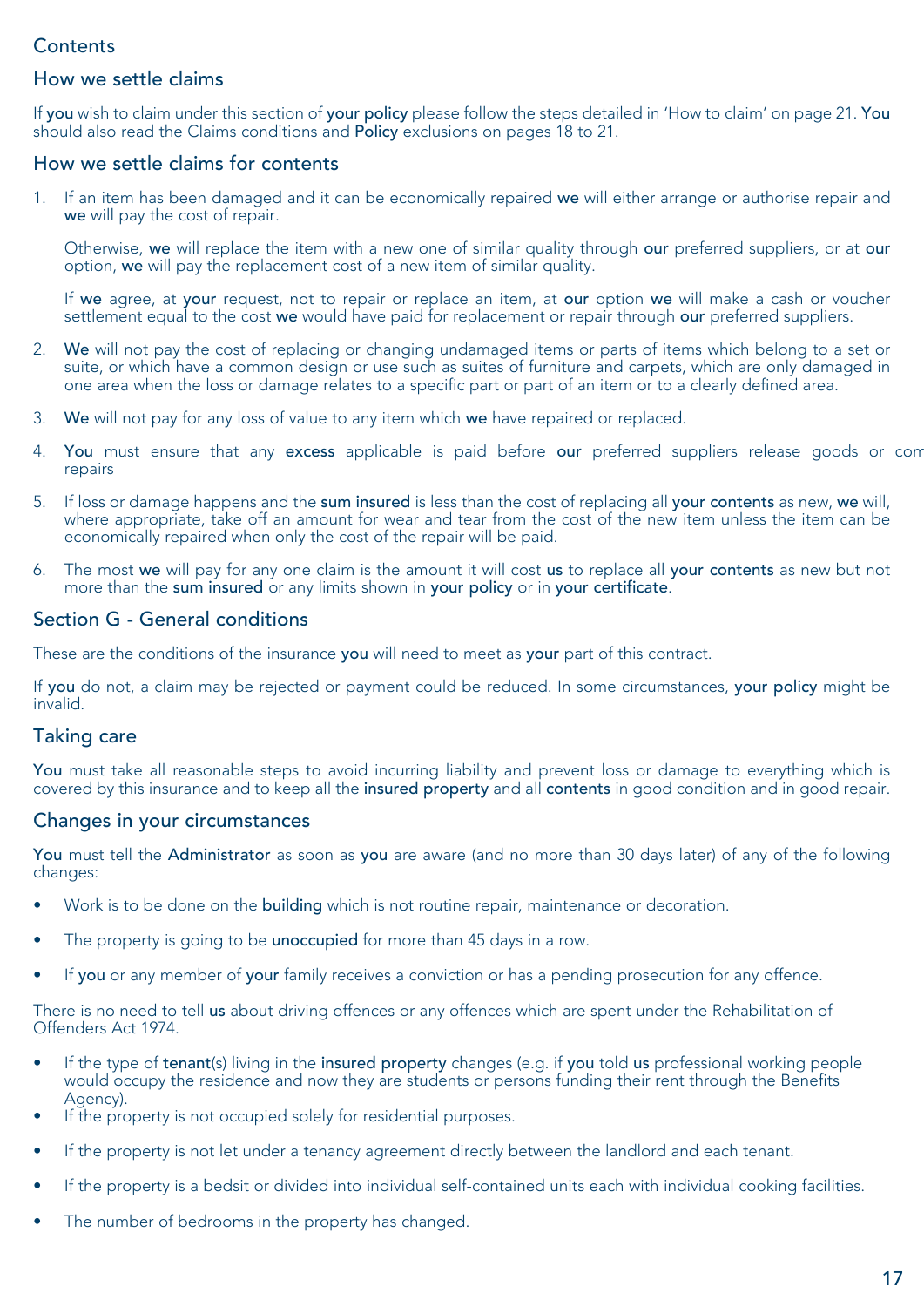- The value of your buildings or contents has increased and your sums insured may no longer be sufficient.
- Your property is occupied by more than 6 tenants or more than one family.

We may re-assess your cover and premiums when we are told about changes in your circumstances. If you do not tell us about changes or provide full answers and relevant details, or give us incorrect information or do not answer questions honestly or to the best of your knowledge, the wrong terms may be quoted, a claim might be rejected or payment could be reduced. In some circumstances your policy might be invalid and you may not be entitled to a refund of premium.

#### Fraud

If you, your family or anyone acting on your behalf:

- a. Makes any false or fraudulent claim
- Makes any exaggerated claim
- c. Supports a claim by false or fraudulent documents, devices or statements (whether or not the claim itself is genuine)
- d. Makes a claim for loss or damage which the insured or anyone acting on the insured's behalf deliberately caused

We may:

- i. Refuse to pay the whole of the claim; and<br>ii. Recover from you any sums that we have
- Recover from you any sums that we have already paid in respect of the claim.

We will also notify you if we will be treating the policy as having terminated with effect from the date of the earliest of any acts set out in (a) - (d) above. In that event, you will:

- Have no cover under the policy from the date of termination; and
- Not be entitled to any refund of premium.

#### Transferring your interest in the policy

You cannot transfer your interest in this policy to anyone else without our written permission.

#### Other conditions

There are other conditions which relate to any claim you may make and these are shown below headed 'Claims conditions'. You should also refer to any conditions shown under individual sections of your policy.

#### Section H - Special claim conditions

#### Claims conditions

These are the claims conditions you will need to keep as your part of this contract. If you do not, a claim may be rejected or payment could be reduced. In some circumstances your policy may be invalid.

If anything happens which might lead to a claim, what you must do depends on what has happened. The sooner you tell us the better. In some cases, there are other people you must contact first.

When an incident occurs which may result in a claim, you must also read the information on 'How to claim' on page 21.

You should also check the information on 'How we settle claims' under the section of your policy which covers the loss or damage, e.g. contents, buildings.

#### What you must do

If you are the victim of theft, riot, a malicious act or vandalism, tell the police immediately upon discovery and ask for a crime reference number and tell us as soon as you can, or in the case of riot tell us immediately.

For all other claims, tell us as soon as you can.

You should do all we reasonably ask you to do to get back any lost or stolen property.

Do not throw away any damaged items before we have had a chance to see them.

To help us deal with your claim quickly, we may require additional information which may include the following:

- Original purchase receipts, invoices, instruction booklets or photographs;
- Purchase dates of lost or damaged items;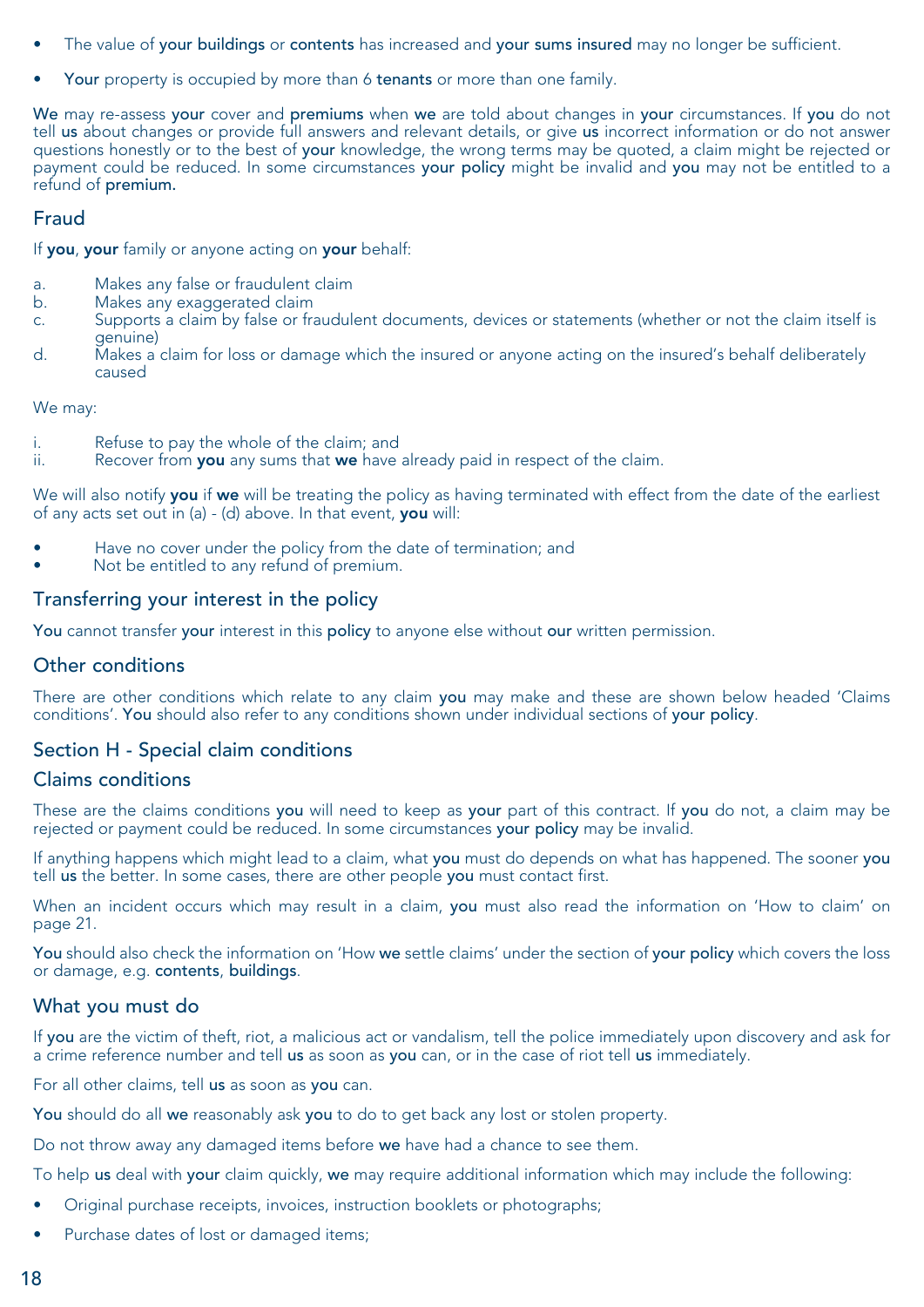For damaged items, confirmation by a suitably qualified expert that the item you are claiming for is beyond repair.

#### Rights and responsibilities

We may need to get into a building that has been damaged to salvage anything we can and to make sure no more damage happens. You must help us to do this but you must not abandon your property to us.

You must not settle, reject, negotiate or offer to pay any claim you have made or intend to make under this policy without our written permission. We have the right, if we choose, in your name but at our expense to:

- Take over the defence or settlement of any claim:
- Start legal action to get compensation from anyone else;
- Start legal action to get back from anyone else any payments that have already been made.

You must provide us, at your own expense, with any information and assistance we may reasonably require about any claim. You must help us to take legal action against anyone or help us defend any legal action if we ask you to.

When you call us, at our option we will:

- Ask you to get estimates for building repairs or replacement items; or
- Arrange for the damage to be inspected by one of our Claims Advisors, an independent loss adjuster or other expert - their aim is to help us agree a fair settlement with you; or
- Arrange for the repair or a replacement as quickly as possible.

#### Other insurance

If you claim under this policy for something which is also covered by another insurance policy, you must provide us with full details of the other insurance policy. We will only pay our share of any claim.

#### Section I - General exclusions

These exclusions apply to all sections of your policy.

This insurance does not cover:

| Exclusion:                   | Meaning:                                                                                                                                                                                                                                                                                                                                      |
|------------------------------|-----------------------------------------------------------------------------------------------------------------------------------------------------------------------------------------------------------------------------------------------------------------------------------------------------------------------------------------------|
| Radioactive<br>contamination | Any claim or expense of any kind caused directly or indirectly by:<br>lonising radiation or radioactive contamination from any nuclear fuel or waste<br>which results from the burning of nuclear fuel.<br>The radioactive, toxic, explosive or other dangerous properties of nuclear<br>٠<br>machinery or any part of it.                    |
| War risks                    | Any loss or damage caused by any sort of war, invasion or revolution.                                                                                                                                                                                                                                                                         |
| Terrorism                    | Any damage or loss resulting from damage occasioned by or happening through or in<br>consequence directly or indirectly of                                                                                                                                                                                                                    |
|                              | Terrorism regardless of any other cause or event contributing concurrently or in<br>A)<br>any other sequence to the loss                                                                                                                                                                                                                      |
|                              | and                                                                                                                                                                                                                                                                                                                                           |
|                              | in Northern Ireland<br>B)                                                                                                                                                                                                                                                                                                                     |
|                              | riot or civil commotion<br>1)                                                                                                                                                                                                                                                                                                                 |
|                              | strikers locked-out workers or persons taking part in labour disturbances or<br>(2)<br>malicious persons but this shall not apply to damage by fire or explosion                                                                                                                                                                              |
|                              | This insurance also excludes damage or loss resulting from damage directly or<br>indirectly caused by resulting from or in connection with any action in controlling<br>preventing suppressing or in any way relating to any act of Terrorism.                                                                                                |
|                              | In Great Britain and Northern Ireland Terrorism means - acts of persons acting on<br>behalf of or in connection with any organisation which carries out activities directed<br>towards the overthrowing or influencing by force or violence of Her Majesty's<br>government in the United Kingdom or any other government de jure or de facto. |
|                              |                                                                                                                                                                                                                                                                                                                                               |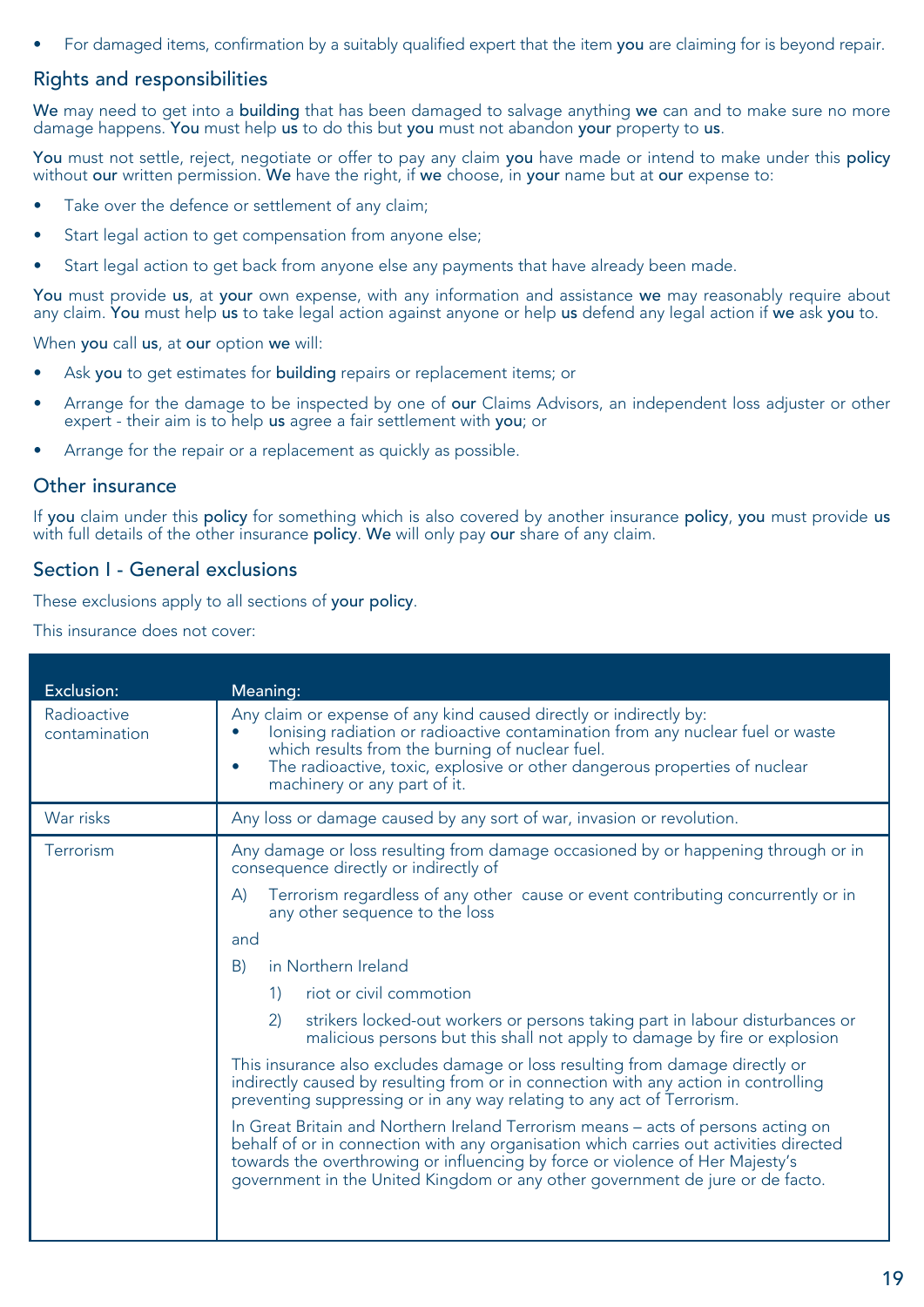|                                       | In so far that the insurance by this Policy is extended to include any situation elsewhere<br>than in Great Britain and Northern Ireland Terrorism means - any act including but<br>not limited to the use of force or violence or the threat of any person or group of<br>persons whether acting alone or on behalf of or in connection with any organisation or<br>government committed for political religious ideological or similar purposes including<br>the intention to influence any government or put the public or any section of the public<br>in fear.<br>In any action suit or other proceedings where we allege that by reason of this exclusion |
|---------------------------------------|-----------------------------------------------------------------------------------------------------------------------------------------------------------------------------------------------------------------------------------------------------------------------------------------------------------------------------------------------------------------------------------------------------------------------------------------------------------------------------------------------------------------------------------------------------------------------------------------------------------------------------------------------------------------|
|                                       | any damage or loss resulting from damage is not covered by <b>your</b> Policy (or is covered<br>only up to a specified limit of liability) the burden of proving that such damage or loss is<br>covered (or is covered beyond that limit of liability) shall be upon you.                                                                                                                                                                                                                                                                                                                                                                                       |
| Sonic Bangs                           | Any loss or damage by pressure waves caused by aircraft or other flying objects moving<br>at or above the speed of sound.                                                                                                                                                                                                                                                                                                                                                                                                                                                                                                                                       |
| Pollution or<br>contamination         | Any claim or expense of any kind directly or indirectly caused by or arising out of<br>pollution or contamination unless caused by:                                                                                                                                                                                                                                                                                                                                                                                                                                                                                                                             |
|                                       | a sudden unexpected incident, or<br>oil or water escaping from a fixed oil or water installation;<br>۰<br>$\bullet$<br>and which was not the result of an intentional act;<br>and which occurs during any period of insurance.                                                                                                                                                                                                                                                                                                                                                                                                                                  |
|                                       | All Pollution or Contamination which arises out of one incident shall be deemed to<br>have occurred at the time such incident takes place.                                                                                                                                                                                                                                                                                                                                                                                                                                                                                                                      |
| Rot                                   | Any loss or damage caused by wet rot or dry rot whether or not this was caused<br>directly or indirectly by any other cover included in this insurance.                                                                                                                                                                                                                                                                                                                                                                                                                                                                                                         |
| <b>Defects</b>                        | Any loss or damage caused by or from poor workmanship, poor design or faulty<br>materials.                                                                                                                                                                                                                                                                                                                                                                                                                                                                                                                                                                      |
| Events before the<br>insurance starts | Any loss, damage, liability, cost or expense of any kind which occurs as a result of an<br>event before the period of insurance starts.                                                                                                                                                                                                                                                                                                                                                                                                                                                                                                                         |
| Date change and<br>computer viruses   | Direct or indirect loss or damage caused:<br>• To equipment by its failing correctly to recognise data representing any date in such<br>a way that it does not work properly or at all.<br>• By computer viruses.                                                                                                                                                                                                                                                                                                                                                                                                                                               |
|                                       | Liability arising directly or indirectly from:                                                                                                                                                                                                                                                                                                                                                                                                                                                                                                                                                                                                                  |
|                                       | • Equipment by its failing correctly to recognise data representing any date in such a<br>way that it does not work properly or at all.<br>• Computer viruses.                                                                                                                                                                                                                                                                                                                                                                                                                                                                                                  |
|                                       | Equipment includes computers and anything else insured by the <b>policy</b> which has a<br>microchip in it.                                                                                                                                                                                                                                                                                                                                                                                                                                                                                                                                                     |
|                                       | Computers include hardware, software, data, electronic data processing equipment and<br>other computing and electronic equipment linked to a computer.                                                                                                                                                                                                                                                                                                                                                                                                                                                                                                          |
|                                       | Microchips include integrated circuits and microcontrollers.                                                                                                                                                                                                                                                                                                                                                                                                                                                                                                                                                                                                    |
|                                       | Computer viruses include any programme or software which prevents any operating<br>system, computer program or software working properly or at all.                                                                                                                                                                                                                                                                                                                                                                                                                                                                                                             |
| Associated claim<br>costs             | Your costs in preparing, proving, agreeing or negotiating your claim.                                                                                                                                                                                                                                                                                                                                                                                                                                                                                                                                                                                           |
| Any other costs                       | Any costs incurred without our approval or permission.                                                                                                                                                                                                                                                                                                                                                                                                                                                                                                                                                                                                          |
| Wear and Tear                         | Any loss, damage, liability, cost or expense of any kind caused by or resulting from wear<br>and tear, depreciation, corrosion, rusting, damp, insects, vermin, fungus, condensation,<br>fading, frost or anything which happens gradually, the process of cleaning, dyeing,<br>repair, alteration, renovation or restoration.                                                                                                                                                                                                                                                                                                                                  |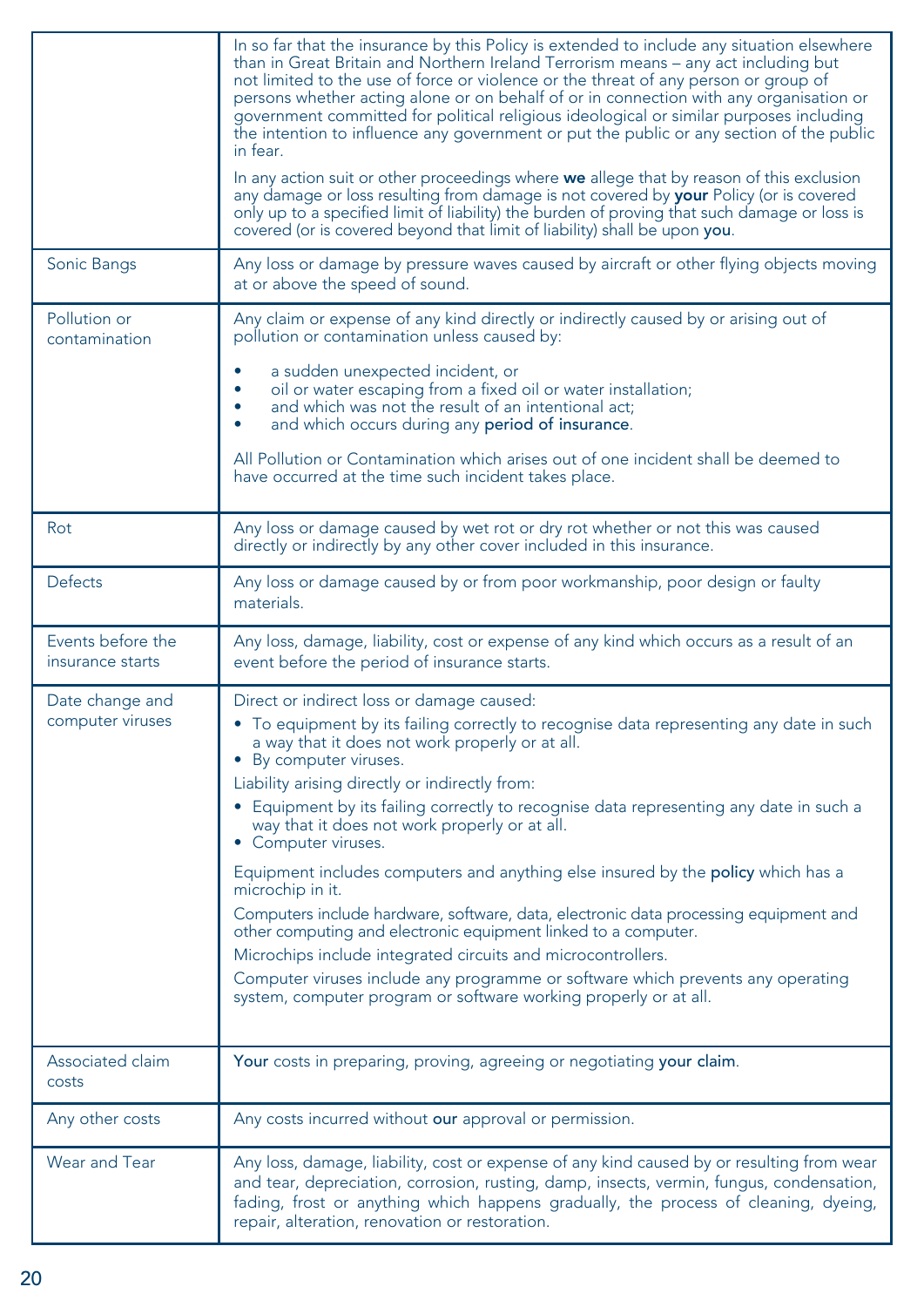#### Section J - Duration of the insurance

Your policy is an annual contract. The policy will incept on the date you specify which will be the Start Date shown in your certificate and will expire 12 months from the start date.

The policy will be renewed on the renewal date, subject to payment of your premium, unless you tell us not to or the insurer has written to you to advise that the policy will be cancelled.

At least 21 days prior to the end of each period of insurance, you will receive details about your cover for the next 12 months.

You must advise us if you choose not to renew your policy.

#### Section K - The payment of premiums

You can choose to pay your premium by either

- i) using monthly credit facilities by Direct Debit, or
- ii) annually by Direct Debit or credit/debit card (fees may apply on credit card transactions).

If you are paying your premium using monthly credit facilities you must make regular monthly payments as per the terms of your credit agreement. If you fail to do this, your lender reserves the right to terminate your credit agreement in accordance with the terms of your credit agreement. If your credit agreement is terminated, your insurance cover may also be cancelled in accordance with the terms of your policy, unless the remainder of the premium due is paid. If your insurance is cancelled for this reason, a cancellation charge may apply as shown on your Statement of Price. If the credit agreement requires you to pay an advance payment, you are required to pay that payment by the date specified by your lender or your policy may not be valid.

#### Section L - Administration and Cancellation Charges

The Administrator reserves the right to apply an administration charge (subject to Insurance Premium Tax) to your policy. The administration charge is non refundable. The administration charge is refundable during your initial statutory right to cancel the policy, the administrator allows 30 days from the start date of your policy.

A cancellation charge may apply to your policy. The cancellation charge is payable when you cancel the policy and will be deducted from your refund of premium or we will ask you to pay the charge in order to cancel the policy. The cancellation charge is not payable during your initial statutory right to cancel the policy, the administrator allows 30 days from the start date of your policy. Charges applicable to your policy are included in your Statement of Price.

#### Section M - How to claim

#### To make a claim

- Check the policy and your certificate to see whether or not the event is covered.
- If you are a victim of theft or vandalism tell the police first and ask for an incident number. It would be helpful if you have an approximate cost to replace or repair the item(s) you would like to claim for.
- Telephone the claims helpline and confirm your certificate number. The helpline number and certificate number can be located on your certificate and insurer schedule.

We will register the claim from the details you provide and tell you what to do next.

You should not admit fault if you are being held responsible for injury or damage. In this instance you should send all documents unanswered and without delay to the Paymentshield Claim Team address located on your Policy Documentation.

#### Section N - Helpline services

We offer you a range of helpline services. These are available 24 hours a day any day of the year. You will need to have your policy number available whenever you contact the helplines.

#### Home Emergency Helpline

In this section of the policy, We/Us/Our means the Home Emergency insurer specified in your certificate.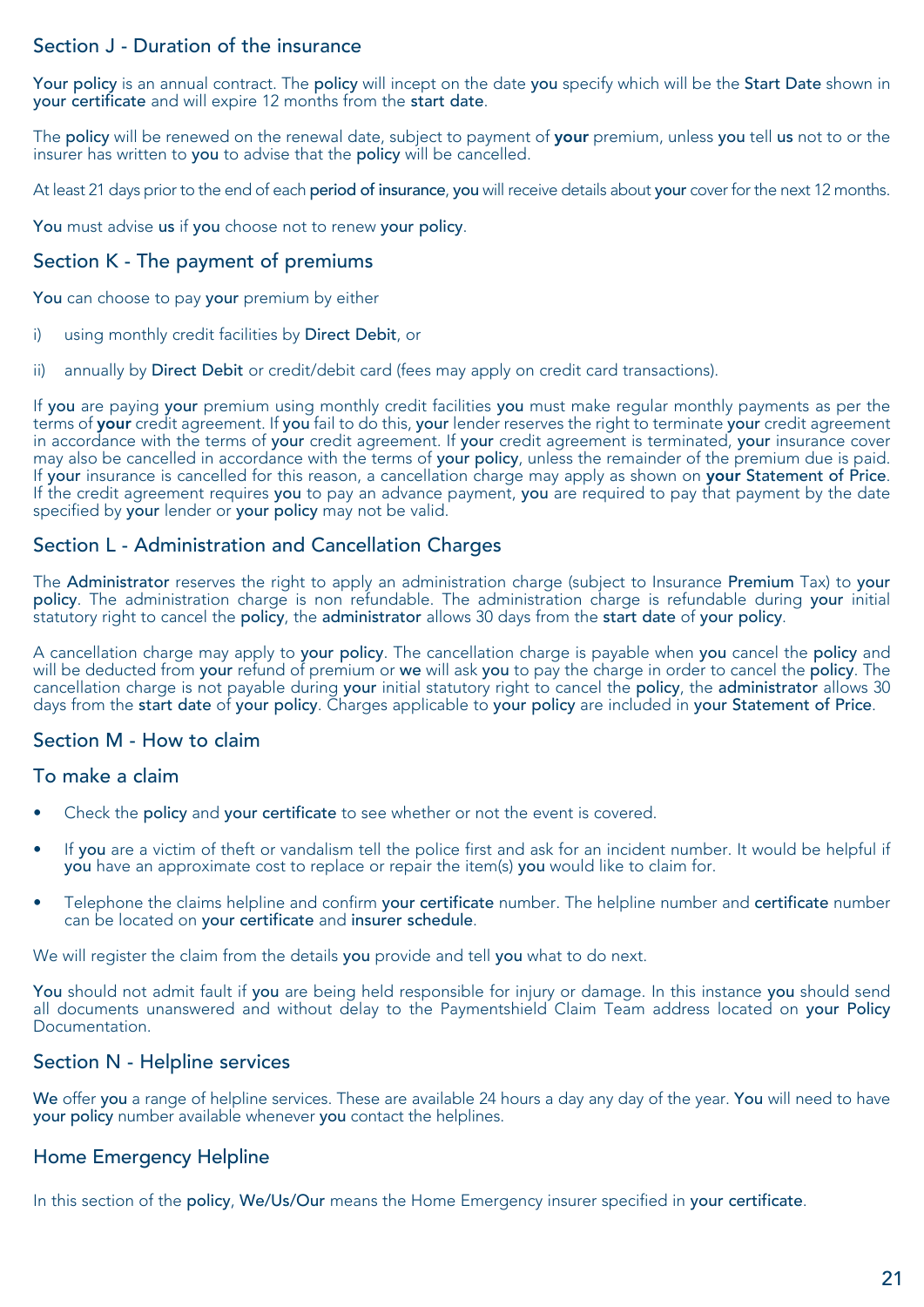You will find your policy number and Home emergency Helpline number on your certificate. The Home emergency helpline is a service that provides help with domestic emergencies, for example, a burst pipe or a break-in. If an emergency happens which threatens the safety of your home and you need help fast, just call this helpline. We will arrange for a skilled and reliable tradesman, approved by **us** to get in touch with **you. You** will have to pay the<br>tradesman's bill and **you** will require a credit or debit card to use this service. If the loss or da covered under your Buildings and Contents cover you can claim what you paid the tradesman but the appropriate policy excess will then apply. You will also have to pay the tradesman's bill if you have used this facility but not selected Home emergency cover.

#### Telephone Legal Advice Helpline

In this section of the Policy, We/Us/Our means the Legal Expenses insurer specified on your certificate.

You will find your policy number and Telephone Legal Advice Helpline number on your certificate.

Available 24 hours a day throughout the year to provide you with confidential telephone advice about any personal legal problem in the UK. We can also provide Legal Advice on issues arising in member states of the European Union.

To help us monitor our service standards, telephone calls to the Helpline may be recorded.

Please do not phone the Helpline to report a general insurance claim. We will not accept responsibility if the Helpline services are unavailable for reasons we cannot control.

#### Section O - Cancellation rights under the policy

If, having examined your policy, you decide not to proceed you have a statutory right to cancel for up to 14 days from the start date. However, we have extended this to a 30 day cooling off period where you may cancel the policy back to the start date without charge with a full refund of any premiums already paid, unless you have made a claim during this period.

Following the expiry of your cooling off period, you continue to have the right to cancel your policy at any time during its term. If you do so, you will be entitled to a refund of the premium paid, subject to a deduction for the time for which you have been covered. This will be calculated on a pro-rata basis for the period for which you have received cover and there may also be an additional cancellation charge, as shown on your Statement of Price, to cover the administrative cost of providing the policy. If you have made a claim and you choose to cancel your policy, you may not be entitled to a refund of premium.

We may cancel this policy by sending 30 days notice to your last known address. You will be entitled to a refund of the premium paid, subject to a deduction for the time for which you have been covered. If you have made a claim, you may not be entitled to a refund of premium.

If you are paying your premium using a monthly credit facility and you do not make regular monthly payments as per the terms of your credit agreement, we reserve the right to cancel your insurance in accordance with the terms of your credit agreement. If we cancel your insurance for this reason, an additional cancellation charge will apply, as shown on your Statement of Price.

#### Section P - How to cancel your policy

To cancel your cover, you should contact the Paymentshield Customer Services team on 0345 6011 050. Alternatively, you can write to Paymentshield in advance at the address shown on your certificate and your cover will end on the date Paymentshield receive your written request.

#### Section Q - What you should do if you have a complaint

#### Sales

If you are unhappy with any aspect of the sale of this policy or have cause for complaint you should initially contact the person who arranged the cover for you.

#### Administration

The Administrator handles complaints regarding general administration on our behalf.

If you are unhappy with the general administration of the policy, or have cause for complaint you should contact the Paymentshield Customer Services Team by telephone or in writing to the Paymentshield address located on your insurer schedule.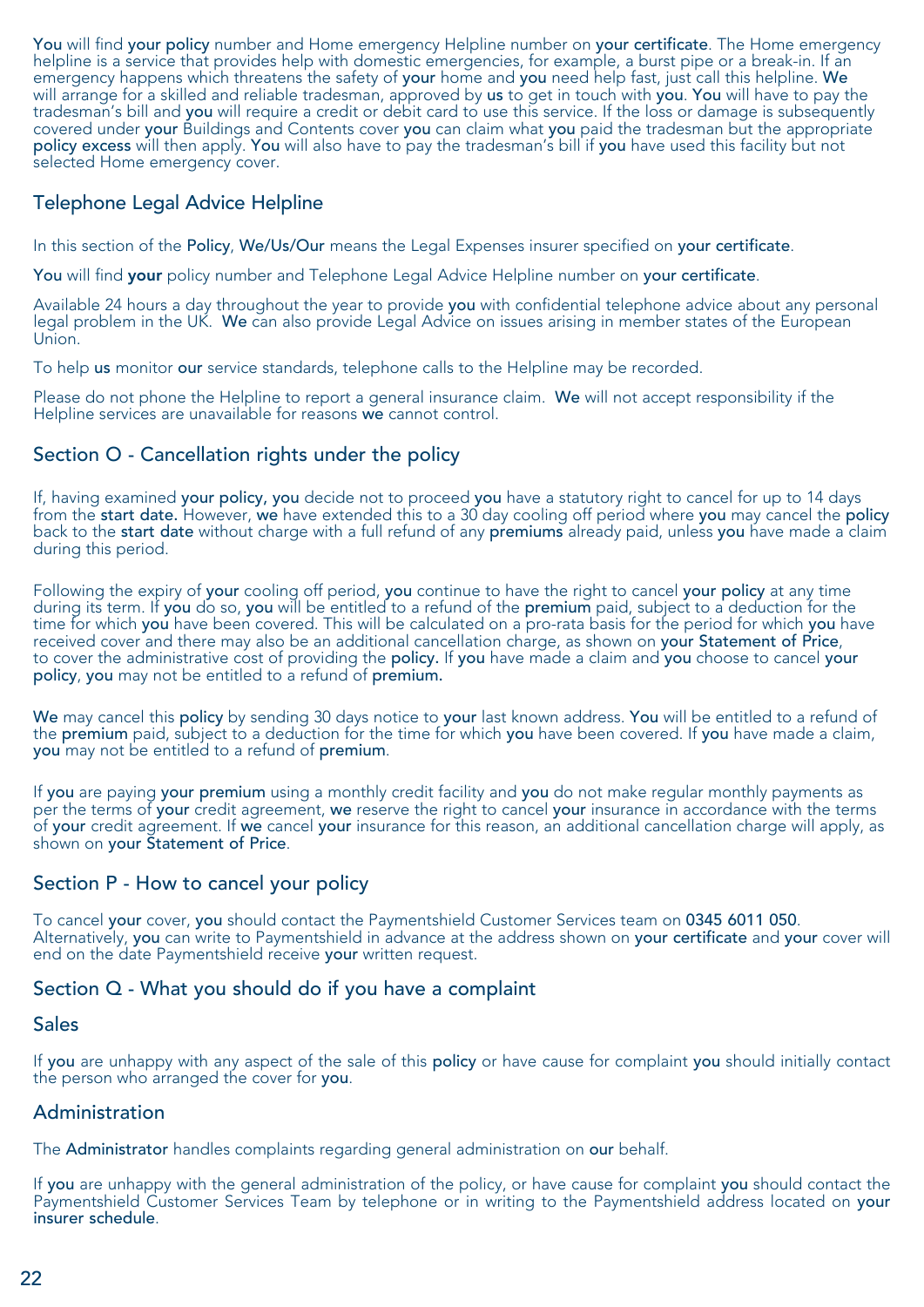The Financial Ombudsman Service (FOS) was set up by parliament to resolve complaints that customers and financial businesses are not able to resolve. FOS is an independent service free to customers.

> Exchange Tower London E14 9SR

0300 123 9 123

to you.

If **you** have a complaint about any aspect of **our** service, **you** should contact us in the first instance. If **you** remain<br>dissatisfied with <mark>our</mark> response or 8 weeks have elapsed from the date **we** received **your** compla eligible to refer your complaint to FOS.

The updated contact details for the Ombudsman, can be found below:

The address is: The Financial Ombudsman Service

Telephone: 0800 023 4 567

Claims

If you are unhappy about claims handling on the policy for Landlord Buildings and/or Contents cover you should contact the Claims Team by telephone or in writing. The contact details for complaints concerning claims for Landlords Buildings and/or Contents are located on your insurer schedule.

#### Section R - Fair Processing **Notice**

The privacy and security of your information is important to us. This notice explains who the administrator Paymentshield is, the types of information Paymentshield hold, how Paymentshield use it, who Paymentshield share it with and how long Paymentshield keep it. It also informs you of certain rights you have regarding your personal information under current data protection law. Paymentshield will update this notice as required and at least annually (every December). Therefore, it is suggested you revisit this notice every December to keep yourself informed.

The terms used in this Fair Processing Notice are based on the Information Commissioner's Office. You can find out more about the ICO here: https://ico. org.uk/.

#### Who are Paymentshield?

Paymentshield Limited (part of The Ardonagh Group of companies)

 www.financial-ombudsman.org.uk is the Data Controller of the information you provide us and is registered with the Information Commissioner's Office for the products and services provided

You can contact us for general data protection queries by email to DataProtection@ardonagh.com or in writing to The Data Protection Officer, care of the office of the Chief Information Officer, The Ardonagh Group, 1 Minster Court, Mincing Lane, London, EC3R 7AA. Please advise us of as much detail as possible to comply with your request.

For further information about The Ardonagh Group of companies please visit http://www.ardonagh. com/.

#### What information do Paymentshield collect?

To enable Paymentshield to provide you with the right product or service to meet your needs (or to handle a claim) Paymentshield will collect personal information which may include your name, telephone number, email address, postal address, occupation, date of birth, additional details of risks related to your enquiry or product and payment details (including bank account number and sort code).

Paymentshield may need to request and collect sensitive personal information such as details of convictions or medical history to provide you with the

product or service or to process a claim.

(calls to this number are now free on mobile phones and landlines.

(calls to this number cost no more than calls to 01 and 02 numbers.

Monday – Friday, 8am – 8pm, Saturday, 9am – 1pm)

Monday – Friday, 8am – 8pm, Saturday, 9am – 1pm)

complaint.info@financial-ombudsman.org.uk

Paymentshield only collect and process sensitive personal data where it is critical for the delivery of a product or service and without which the product or service cannot be provided. Paymentshield will therefore not seek your explicit consent to process this information as it is required by them to provide the product or service you have requested and is legitimised by its criticality to the service provision. If you object to use of this information then Paymentshield will be unable to offer you that product or service.

#### How do Paymentshield use your personal information?

Paymentshield will use your personal information to

- Assess and provide the products or services that you have requested
- Communicate with you
- Develop new products and services
- Undertake statistical analysis

Paymentshield may also take the opportunity to

- Contact you about products that are closely related to those you already hold
- Provide additional assistance or tips about these products or services
- Notify you of important functionality changes to their websites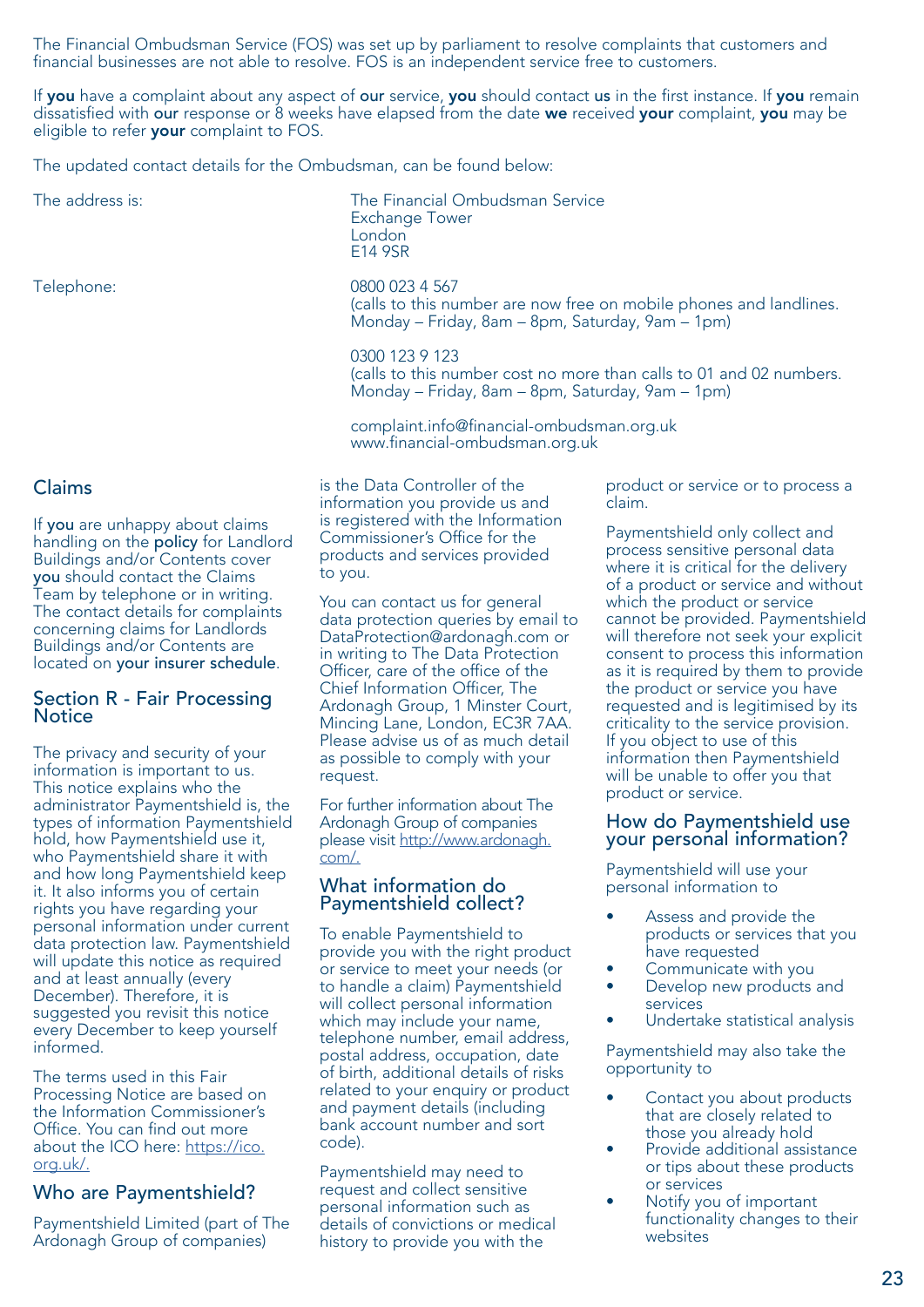Only where you have provided Paymentshield with consent to do so, Paymentshield may also from time to time use your information to provide you with details of marketing or promotional opportunities and offers relating to other products and services from The Ardonagh Group.

From time to time Paymentshield will need to call you for a variety of reasons relating to your products or service (for example, to update you on the progress of a claim or to discuss renewal of your insurance contract). Paymentshield are fully committed to Ofcom regulations and have strict processes to ensure Paymentshield comply with them.

To ensure the confidentiality and security of the information held, Paymentshield may need to request personal information and ask security questions to satisfy ourselves that you are who you say you are.

Paymentshield may aggregate information and statistics on website usage or for developing new and existing products and services, and we may also provide this information to third parties. These statistics will not include information that can be used to identify any individual.

#### Securing your personal information

Paymentshield follow strict security procedures in the storage and disclosure of your personal information in line with industry practices, including storage in electronic and paper formats.

Paymentshield store all the information that you provide to them, including information provided via forms you may complete on their websites, and information which they may collect from your browsing (such as clicks and page views on their websites).

Any new information you provide may be used to update an existing record Paymentshield hold for you.

#### When do Paymentshield share your information?

To help Paymentshield prevent financial crime, your details may be submitted to fraud prevention agencies and other organisations where your records may be

searched, including the Claims and Underwriting Exchange (CUE) and the Motor Insurers Anti-Fraud and Theft Register (MIAFTR).

In addition to companies within the Ardonagh Group, third parties (for example insurers or loss adjustors) deliver some products or provide all or part of the service requested by you. In these instances, while the information you provide will be disclosed to these companies, it will only be used for the provision and administration of the service provided (for example verification of any quote given to you or claims processing, underwriting and pricing purposes or to maintain management information for analysis).

This may also include conducting a search with a credit reference bureau. Paymentshield will never make a search that leaves a record on your credit history without informing you first.

Paymentshield may use firms involved in financial management regarding payment.

Paymentshield may also share your data with other companies who carry out market research on our behalf and who may contact you for the purpose of obtaining feedback on the products and services we offer.

Paymentshield will only share your information for any direct marketing of additional services and products within The Ardonagh Group of companies where they have your consent to do so.

The data collected about you may be transferred to, and stored at, a destination outside of the European Economic Area ("EEA"). It may also be processed by staff operating outside of the EEA who work for Paymentshield or for one of our suppliers. Such staff may be engaged in, amongst other things, the provision of information you have requested.

If Paymentshield provide information to a third party they will require it and any of its agents and/or suppliers to take all steps reasonably necessary to ensure that your data is treated securely and in accordance with this Fair Processing **Notice** 

Paymentshield may of course be obliged by law to pass on your

information to the police or other law enforcement body, or statutory or regulatory authority including but not limited to the Employer's Liability Tracing Office (ELTO) and the Motor Insurance Bureau (MIB).

Paymentshield may also share your information with anyone you have authorised to deal with them on your behalf.

#### How long do Paymentshield keep your information for?

Paymentshield will not keep your personal information longer than is necessary for the purpose for which it was provided unless they are required by law or have other legitimate reasons to keep it for longer (for example if necessary for any legal proceedings).

Paymentshield will normally keep information for no more than 6 years after termination or cancellation of a product, contract or service we provide. In certain cases, Paymentshield will keep your information for longer, particularly where a product includes liability insurances or types of insurance for which a claim could potentially be made by you or a third party at a future date, even after your contract has ended.

#### Your rights

There are a number of rights that you have under data protection law. Commonly exercised rights are:

- Access You may reasonably request a copy of the information Paymentshield hold about you. ICO guidance
- Erasure Where Paymentshield have no legitimate reason to continue to hold your information, you have the right to have your data deleted (sometimes known as the right to be forgotten). ICO quidance
- Paymentshield may use automated decision making in processing your personal information for some services and products. You can request a manual review of the accuracy of an automated decision if you are unhappy with it. ICO quidance
- Marketing If you wish to inform Paymentshield of changes in consent for marketing please contact us at the address or telephone number indicated in any recent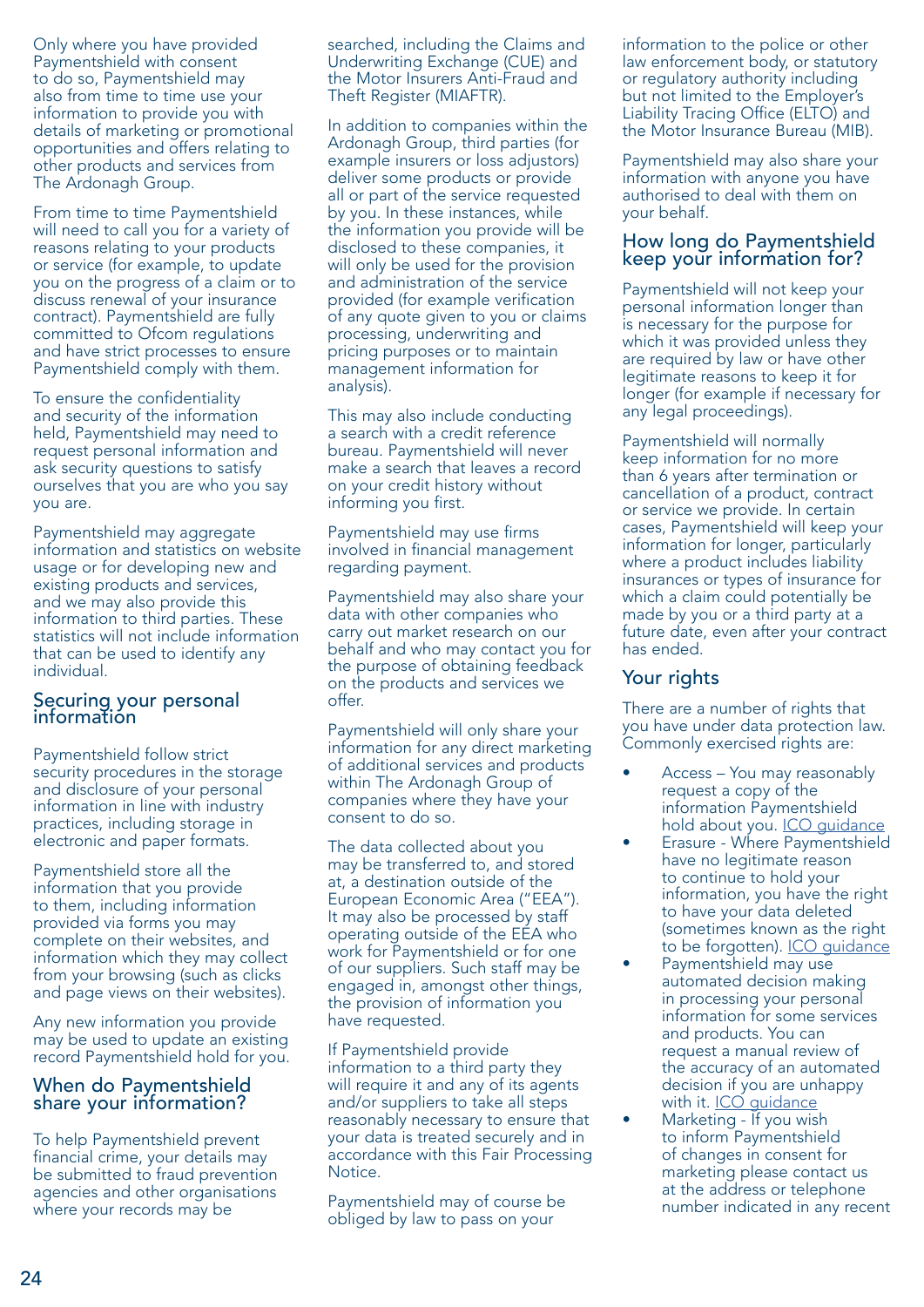correspondence or emails you have received from them.

If you are unhappy about the way Paymentshield have handled your data or upheld your rights, you can complain to the Information Commissioner's Office (ICO) at any time.

Further details of your rights can be obtained by visiting the ICO website at https://ico.org.uk/yourdata-matters/.

#### Section S - Underwriting

The insurance for this policy is underwritten by the insurer specified in your Insurer schedule. The insurers to this insurance contract are authorised by the Prudential Regulation Authority (PRA) and regulated by the Financial Conduct Authority (FCA) and the Prudential Regulation Authority as an insurance company and to undertake insurance mediation.

The registration number for your insurer is specified in your Insurer schedule. You can check the insurers registration number and status by visiting the FCA's website or by contacting the FCA on 0800 111 6768.

#### Section T - Enquiries and Assistance

If you have any queries about your policy please contact the Paymentshield Customer Services Team on 0345 6011 050.

#### Section U - No Claim **Discount**

This part of the policy explains how No claim discount works and only applies if "No claim discount" is shown on your certificate.

If no incident occurs during the period of insurance which results in a claim under the Buildings or Contents sections, your No claim discount will increase in line with our scale at the renewal of the policy.

For each incident that occurs during the period of insurance which results in a claim under the Buildings or Contents sections, your No claim discount may reduce in line with our scale at the renewal of the policy.

You cannot transfer your No claim discount to anyone else.

#### A Guide to Direct Debit Payments (this section does not form part of the policy conditions)

The premium for your policy is collected by Direct Debit from your bank account.

We can accept **your** instruction in one of the following ways:

- From a signed Direct Debit mandate
- From a telephone instruction you have given to us
- Electronically (if collected by your intermediary) or through the internet



#### The Direct Debit Guarantee

- This Guarantee is offered by all banks and buildings societies that accept instructions to pay Direct Debits
- If there are any changes to the amount, date or frequency of your Direct Debit Paymentshield Limited will notify you 10 working days in advance of your account being debited or as otherwise agreed. If you request Paymentshield Limited to collect a payment, confirmation of the amount and date will be given to you at the time of the request.
- If an error is made in the payment of your Direct Debit, by Paymentshield Limited or your bank or building society, you are entitled to a full and immediate refund of the amount paid from your bank or building society

- if you receive a refund you are not entitled to, you must pay it back when Paymentshield Limited asks you to

• You can cancel a Direct Debit at any time by simply contacting your bank or building society. Written confirmation may be required. Please also notify us.